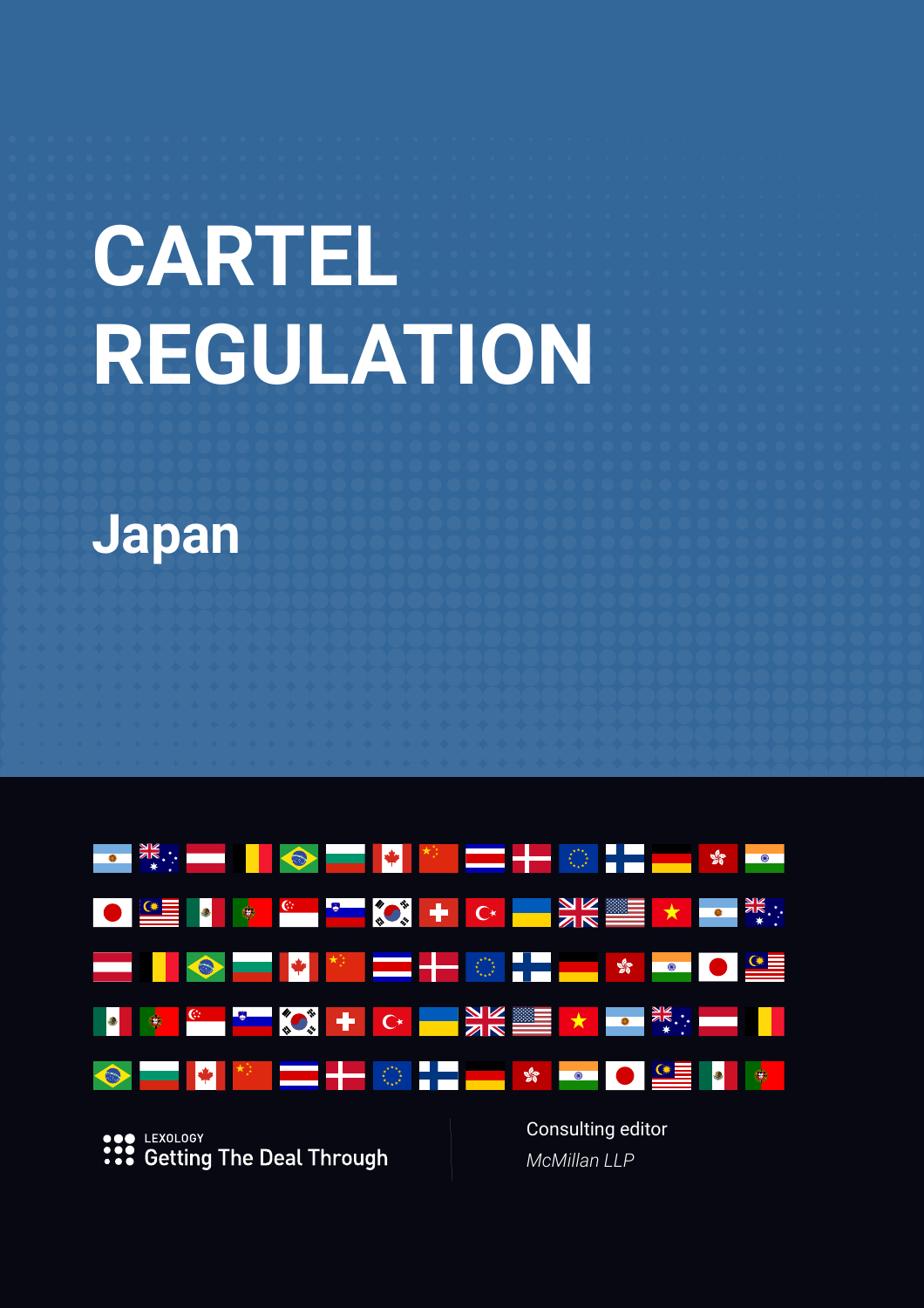# **Cartel Regulation**

Consulting editors

**Dr. A. Neil Campbell**

*McMillan LLP*

Quick reference guide enabling side-by-side comparison of local insights, including relevant law and institutions; application of the law and jurisdictional reach; international cooperation; specifcs of investigations and cartel proceedings; criminal, civil and administrative sanctions; private damage claims and class actions; treatment of cooperating parties; defending a case; getting any fne down; and recent trends.

#### Generated 06 December 2021

The information contained in this report is indicative only. Law Business Research is not responsible for any actions (or lack thereof) taken as a result of relying on or in any way using information contained in this report and in no event shall be liable for any damages resulting from reliance on or use of this information. © Copyright 2006 - 2021 Law Business Research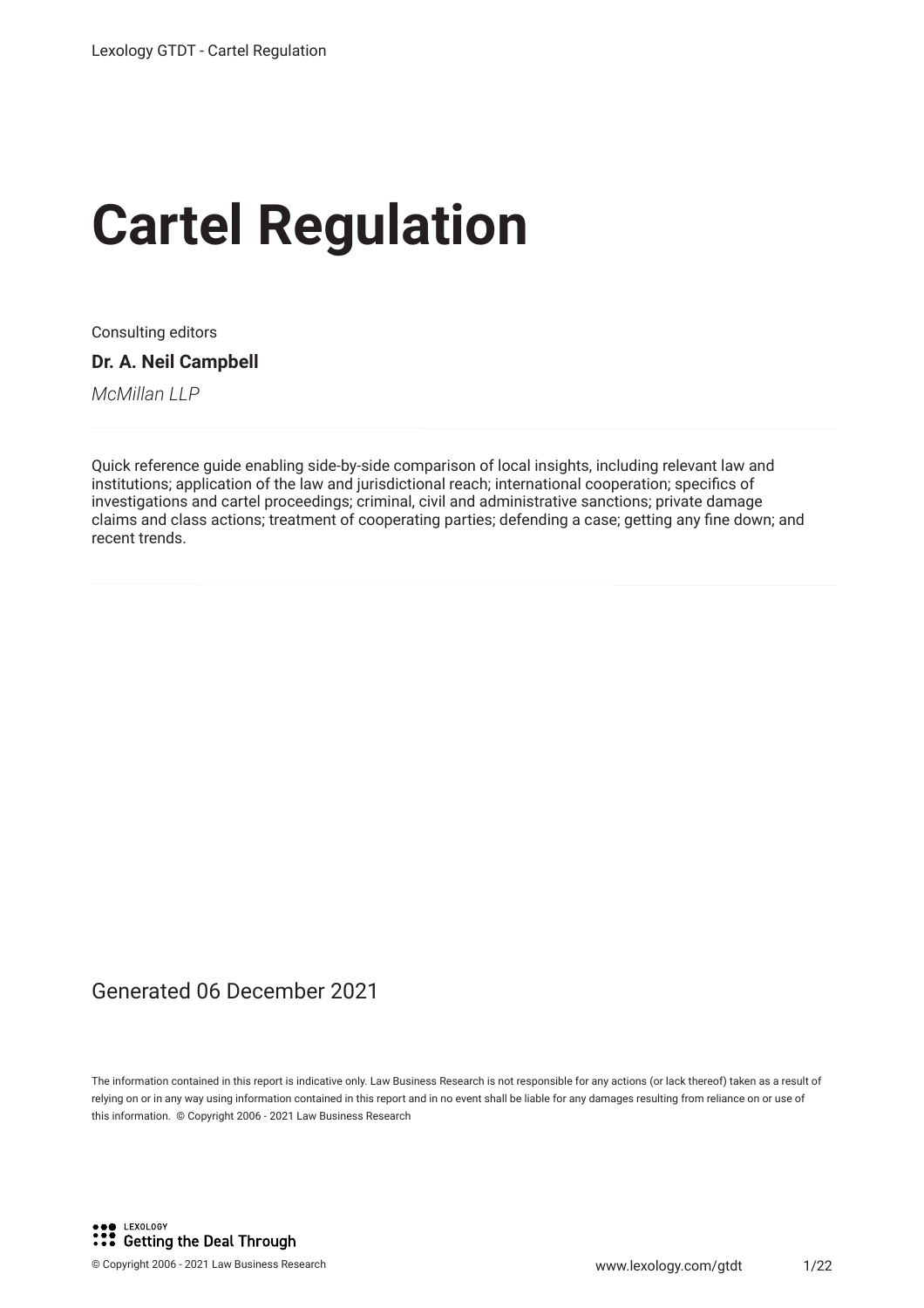## **Table of contents**

#### **LEGISLATION AND INSTITUTIONS**

**Relevant legislation Relevant institutions Changes Substantive law Joint ventures and strategic alliances**

#### **APPLICATION OF THE LAW AND JURISDICTIONAL REACH**

**Application of the law Extraterritoriality Export cartels Industry-specifc provisions Government-approved conduct**

#### **INVESTIGATIONS**

**Steps in an investigation Investigative powers of the authorities**

#### **INTERNATIONAL COOPERATION**

**Inter-agency cooperation Interplay between jurisdictions**

#### **CARTEL PROCEEDINGS**

**Decisions Burden of proof Circumstantial evidence Appeal process**

#### **SANCTIONS**

**Criminal sanctions Civil and administrative sanctions Guidelines for sanction levels Compliance programmes Director disqualifcation Debarment**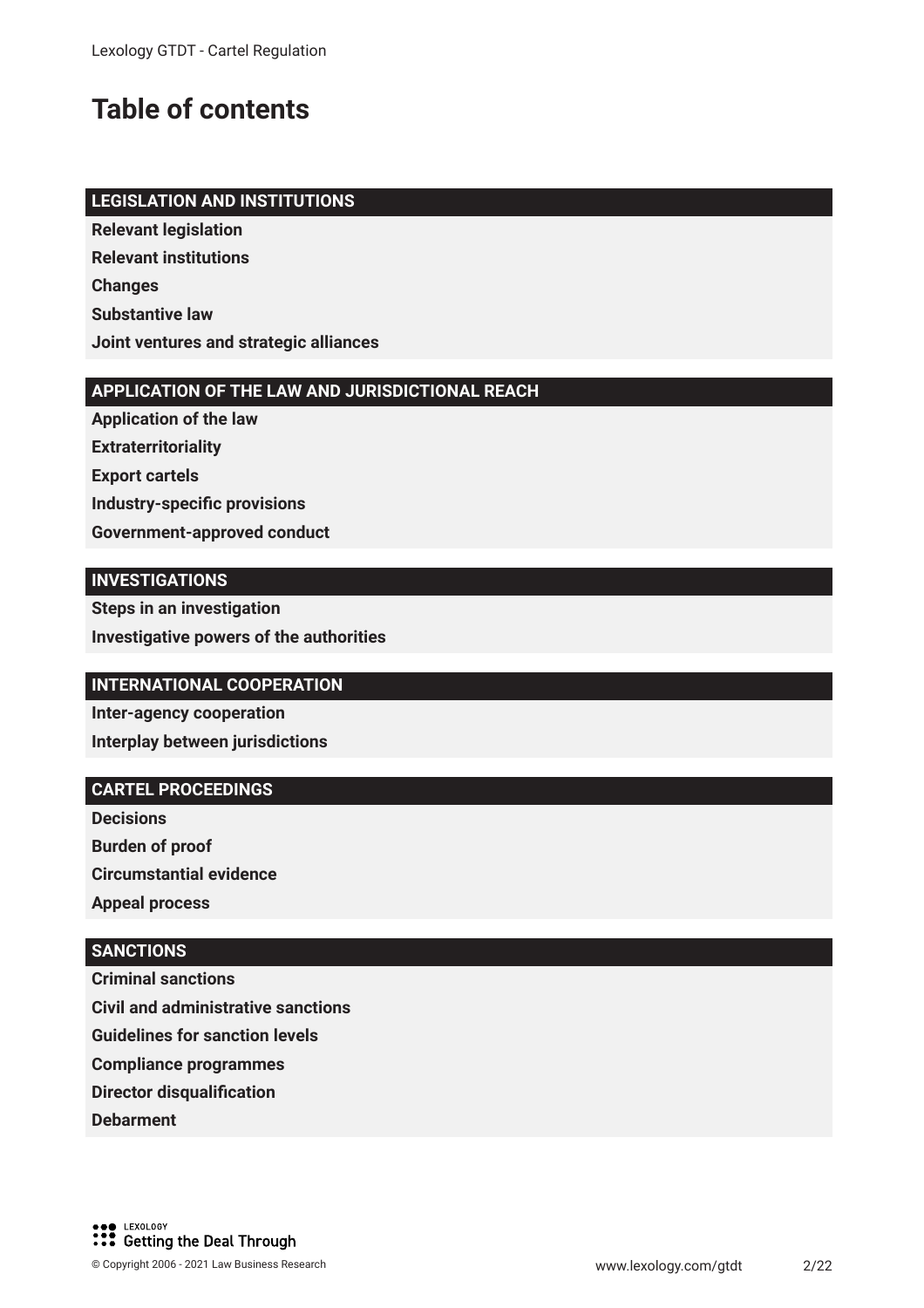#### **Parallel proceedings**

#### **PRIVATE RIGHTS OF ACTION**

**Private damage claims** 

**Class actions**

#### **COOPERATING PARTIES**

**Immunity Subsequent cooperating parties Going in second Approaching the authorities Cooperation Confidentiality Settlements Corporate defendant and employees Dealing with the enforcement agency**

#### **DEFENDING A CASE**

**Disclosure Representing employees Multiple corporate defendants Payment of penalties and legal costs Taxes International double jeopardy Getting the fne down**

#### **UPDATE AND TRENDS**

**Recent cases Regime reviews and modifcations**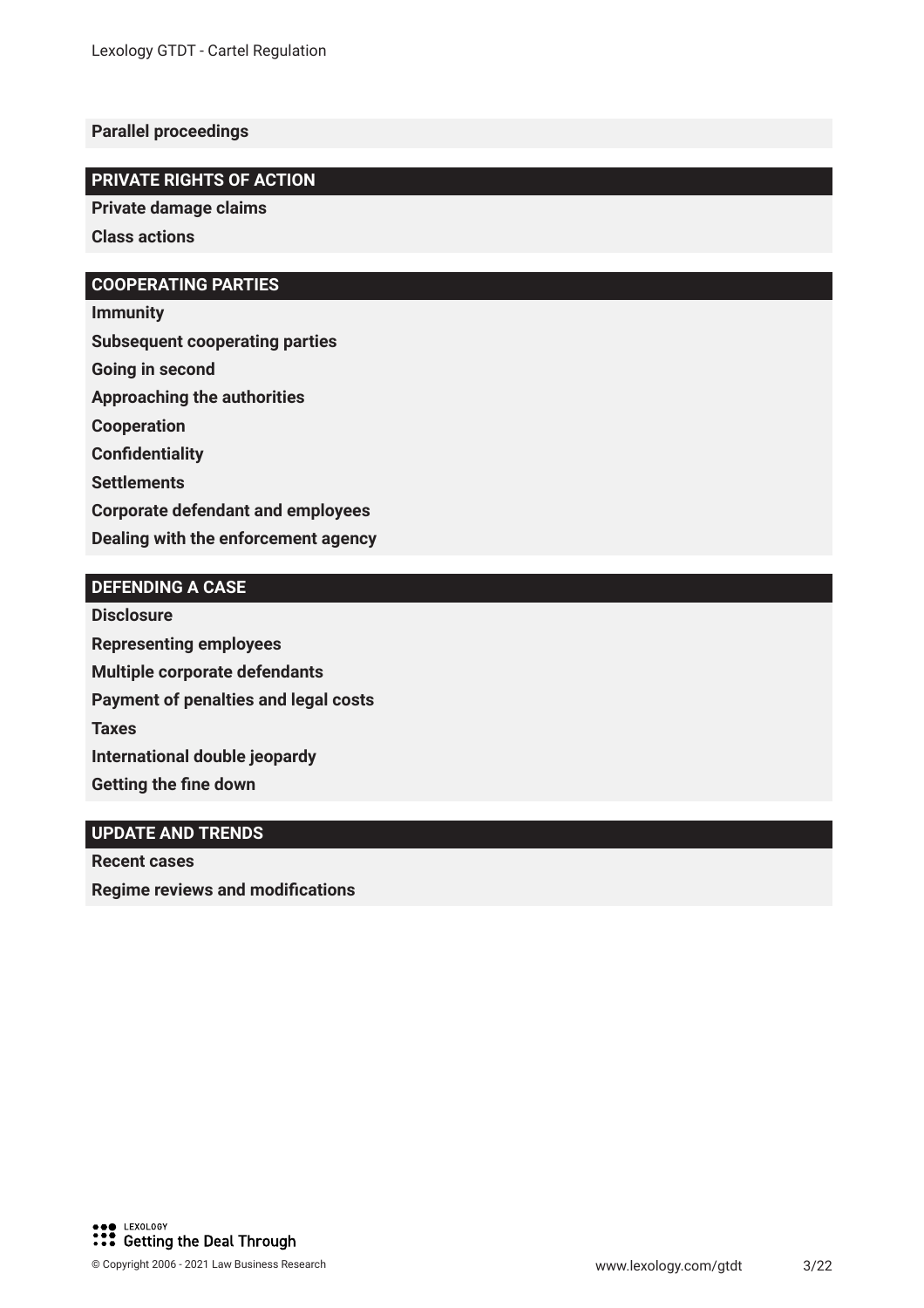### **Contributors**

#### Japan



**Kaoru Hattori** kaoru\_hattori@noandt.com *Nagashima Ohno & Tsunematsu*



**Yoshitoshi Imoto** yoshitoshi\_imoto@noandt.com *Nagashima Ohno & Tsunematsu*



**Ryohei Tanaka** ryohei\_tanaka@noandt.com *Nagashima Ohno & Tsunematsu*

NAGASHIMA OHNO & TSUNEMATSU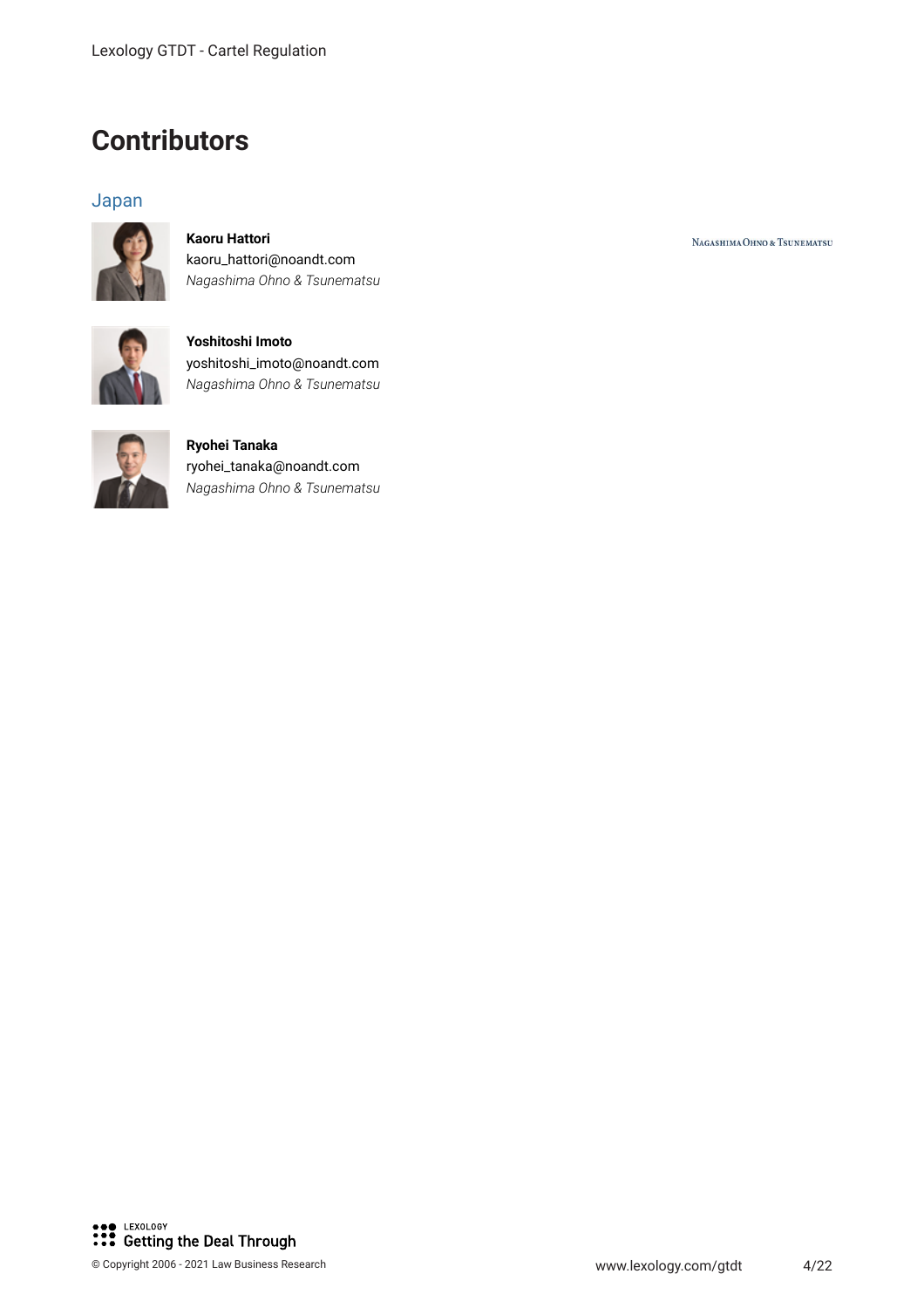#### **LEGISLATION AND INSTITUTIONS**

#### **Relevant legislation**

What is the relevant legislation?

The Law Concerning Prohibition of Private Monopoly and Maintenance of Fair Trade (Law No. 54 of 1947) (AMA) is the legislation that prohibits cartels. In addition to the prohibition of cartels and the administrative and criminal sanctions under AMA, collusion in a public bid could also be subject to imprisonment, fne or both under the Criminal Code.

*Law stated - 15 September 2021*

#### **Relevant institutions**

Which authority investigates cartel matters? Is there a separate prosecution authority? Are cartel matters adjudicated or determined by the enforcement agency, a separate tribunal or the courts?

The Japan Fair Trade Commission (JFTC) is the primary and sole enforcement agency to investigate cartels under the AMA. In addition to the JFTC's administrative procedures, the Public Prosecutors' Office is in charge of criminal procedures for cartels regulated under the AMA if and only if the JFTC fles a criminal accusation with the Public Prosecutors' Office.

As for collusions in a public bid, a criminal offence under the Criminal Code, the Public Prosecutors' Office has the authority to investigate such offences on its own initiative and indict a defendant to a criminal court.

*Law stated - 15 September 2021*

#### **Changes**

Have there been any recent changes, or proposals for change, to the regime?

In 2019, the amendment to the AMA (2019 Amendment) was enacted and the 2019 Amendment became fully effective on 25 December 2020.

The important changes under the 2019 Amendment are the increase in the amount of administrative surcharge the JFTC can impose, and the improvement of the leniency programme.

The increase in the administrative surcharge is achieved by extending the maximum period subject to the surcharge from three years to 10 years, and broadening of the scope for the basis of the surcharge calculation.

Under the new leniency programme, the reduction rate is determined not only by the order in which an applicant applies for leniency, but also by the applicant's degree of cooperation with the JFTC's investigation. In addition, to protect a leniency applicant's communication with its lawyers to ensure effective cooperation to maximise reduction rate, the JFTC has established something akin to a 'claw back' procedure, through which the JFTC has to return to the alleged cartelists documents and data containing confdential communications between the alleged cartelists and their lawyers. The investigators engaged in the investigation of the relevant case cannot have access to such documents or data.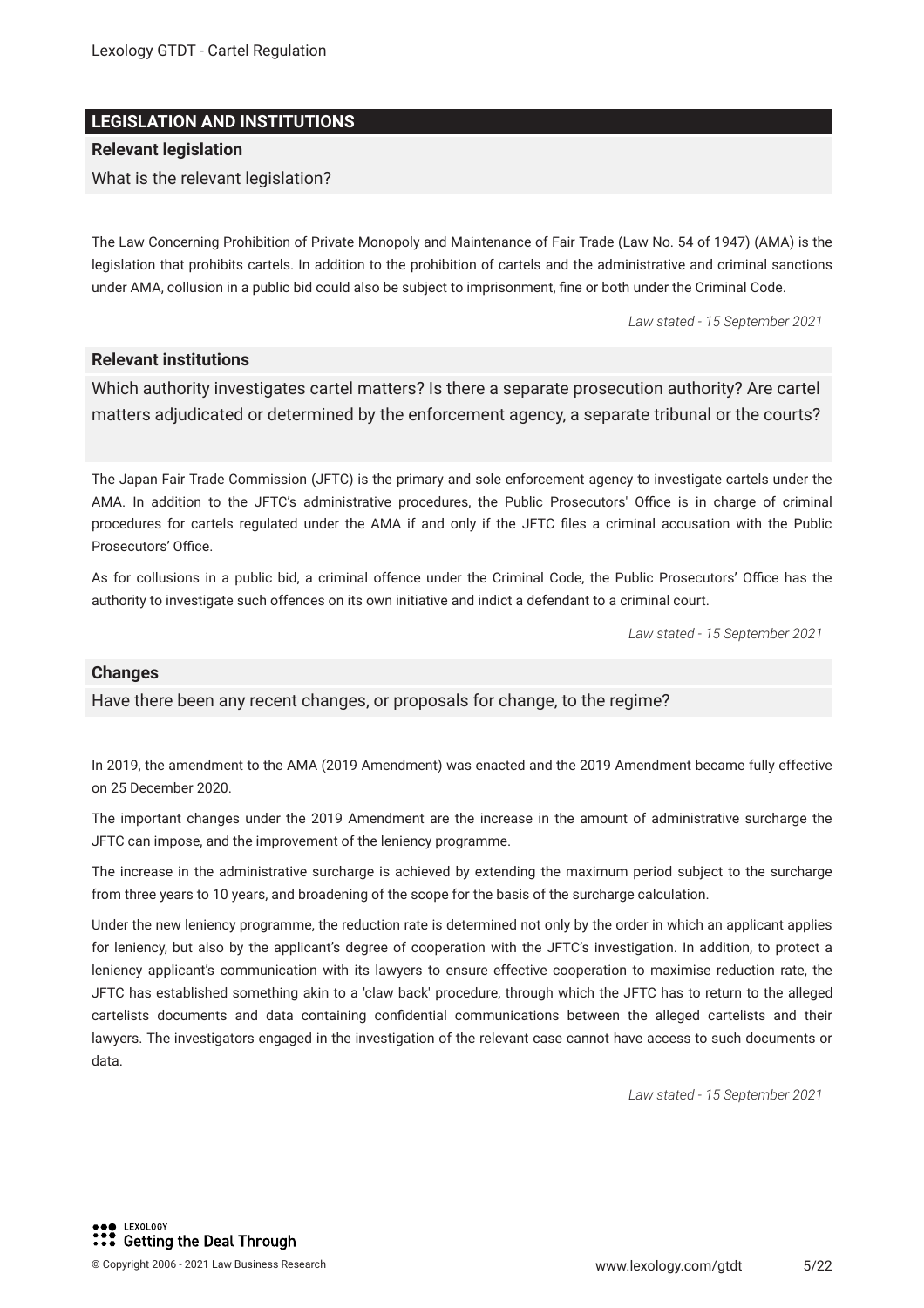#### **Substantive law**

What is the substantive law on cartels in the jurisdiction?

Under the AMA, an agreement or understanding among competitors to eliminate or restrict competition that substantially restrains competition in a particular feld of trade is prohibited as an unreasonable restraint of trade.

Cartels and bid rigging are typical examples of unreasonable restraint of trade. Agreements that cover topics such as price fxing, production limitation, and market and customer allocation are typical examples of cartels.

For cartel cases, the JFTC seems to have enforced the AMA as though the law prescribes that cartels are per se illegal. The JFTC has not accepted any arguments by defendant companies that a cartel is not illegal because it did not substantially restrain competition.

*Law stated - 15 September 2021*

#### **Joint ventures and strategic alliances**

To what extent are joint ventures and strategic alliances potentially subject to the cartel laws?

Joint ventures on a contract basis and strategic alliances among competitors are also subject to the cartel laws. They are prohibited if they substantially restrain competition in the relevant market.

Although the JFTC seems to have adopted a 'per se illegal' approach in cartel and bid-rigging cases, the JFTC has taken a 'rule of reason' approach towards joint ventures formed on a contract basis and strategic alliances among competitors.

*Law stated - 15 September 2021*

#### **APPLICATION OF THE LAW AND JURISDICTIONAL REACH**

#### **Application of the law**

Does the law apply to individuals, corporations and other entities?

The Law Concerning Prohibition of Private Monopoly and Maintenance of Fair Trade (AMA) governs conduct by 'entrepreneurs', which includes both corporations and individuals who operate a commercial, industrial, fnancial or other business. Trade associations are also subject to the AMA.

*Law stated - 15 September 2021*

#### **Extraterritoriality**

Does the regime apply to conduct that takes place outside the jurisdiction (including indirect sales into the jurisdiction)? If so, on what jurisdictional basis?

The AMA contains no provision expressly setting forth the jurisdictional scope of the Japan Fair Trade Commission (JFTC). However, the JFTC considers that it has jurisdiction over conduct that has an effect on the Japanese market, irrespective of where such activities take place.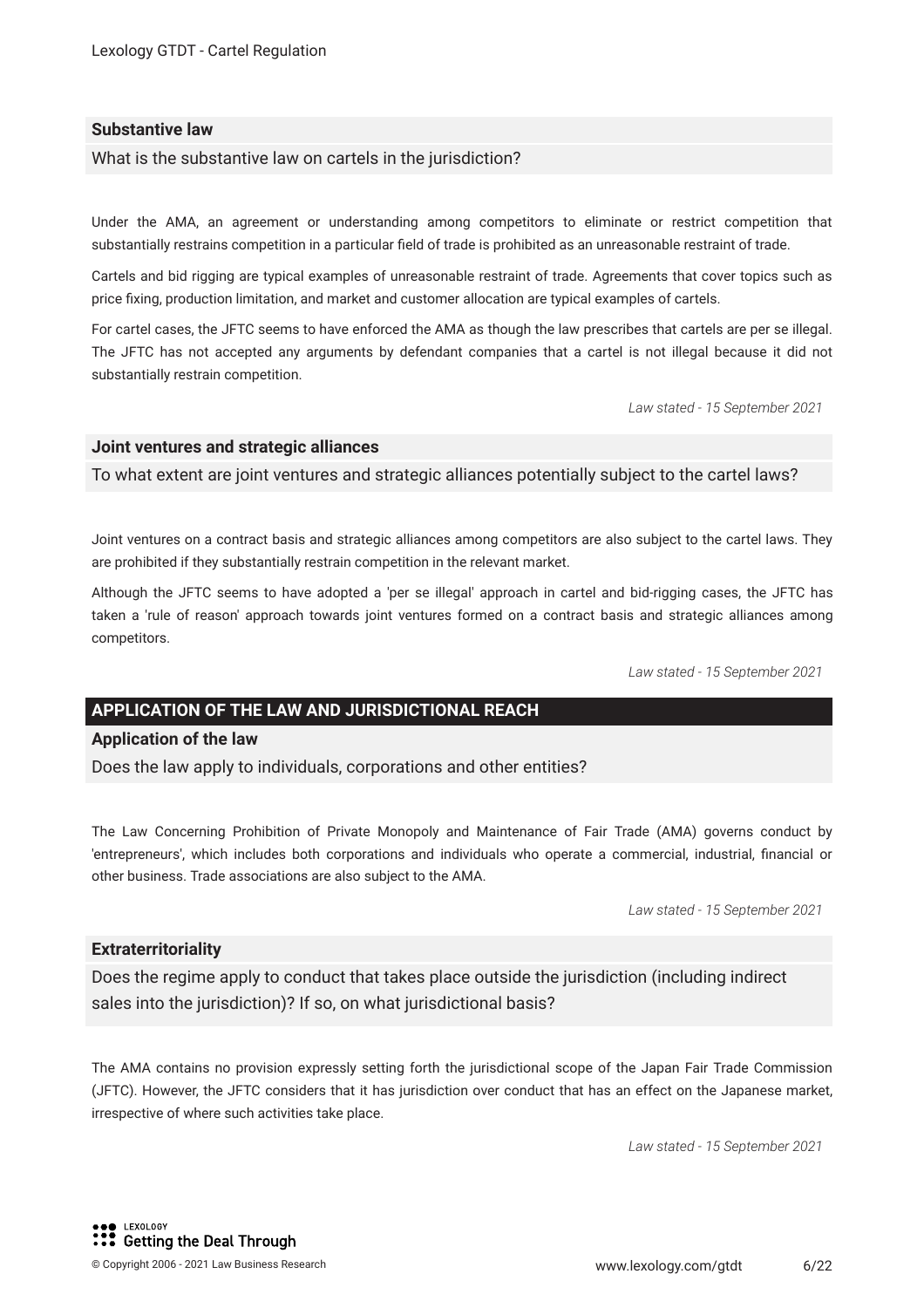Lexology GTDT - Cartel Regulation

#### **Export cartels**

Is there an exemption or defence for conduct that only affects customers or other parties outside the jurisdiction?

Export cartels among exporters fled with the relevant ministries under the Export and Import Transaction Law are exempted from the AMA if the relevant conduct does not involve unfair trade practices under the AMA.

*Law stated - 15 September 2021*

#### **Industry-specifc provisions**

Are there any industry-specifc infringements? Are there any industry-specifc defences or exemptions?

The AMA applies to all businesses and there are no industry-specifc infringements under the AMA. However, there are certain guidelines dealing with the cartels formed by certain trade associations, such as agricultural cooperatives.

There are systems to exempt cartels from the AMA based on the applicable business sector-specifc regulations governed by other ministries (eg, the joint operation of non-life insurance, airlines and maritime transport). However, there are no industry-specifc defences.

*Law stated - 15 September 2021*

#### **Government-approved conduct**

Is there a defence or exemption for state actions, government-approved activity or regulated conduct?

The system that permits exemptions from the AMA based on applicable sector-specifc regulations governed by other ministries, in principle, requires approval from the relevant minister, and consent from and notice to the JFTC. Other than those exemptions explicitly provided for under the applicable laws, there is no defence on the basis of approval from ministries and governmental agencies.

*Law stated - 15 September 2021*

#### **INVESTIGATIONS**

**Steps in an investigation**

What are the typical steps in an investigation?

When the Japan Fair Trade Commission (JFTC) discovers a potential cartel, the JFTC first conducts an internal feasibility study and determines whether it will formally initiate an investigation. Once it decides to investigate, the frst step by the JFTC is typically a dawn raid. Recently, the JFTC has issued written requests for information instead of a dawn raid, especially in cases where the relevant enterprise is a foreign company.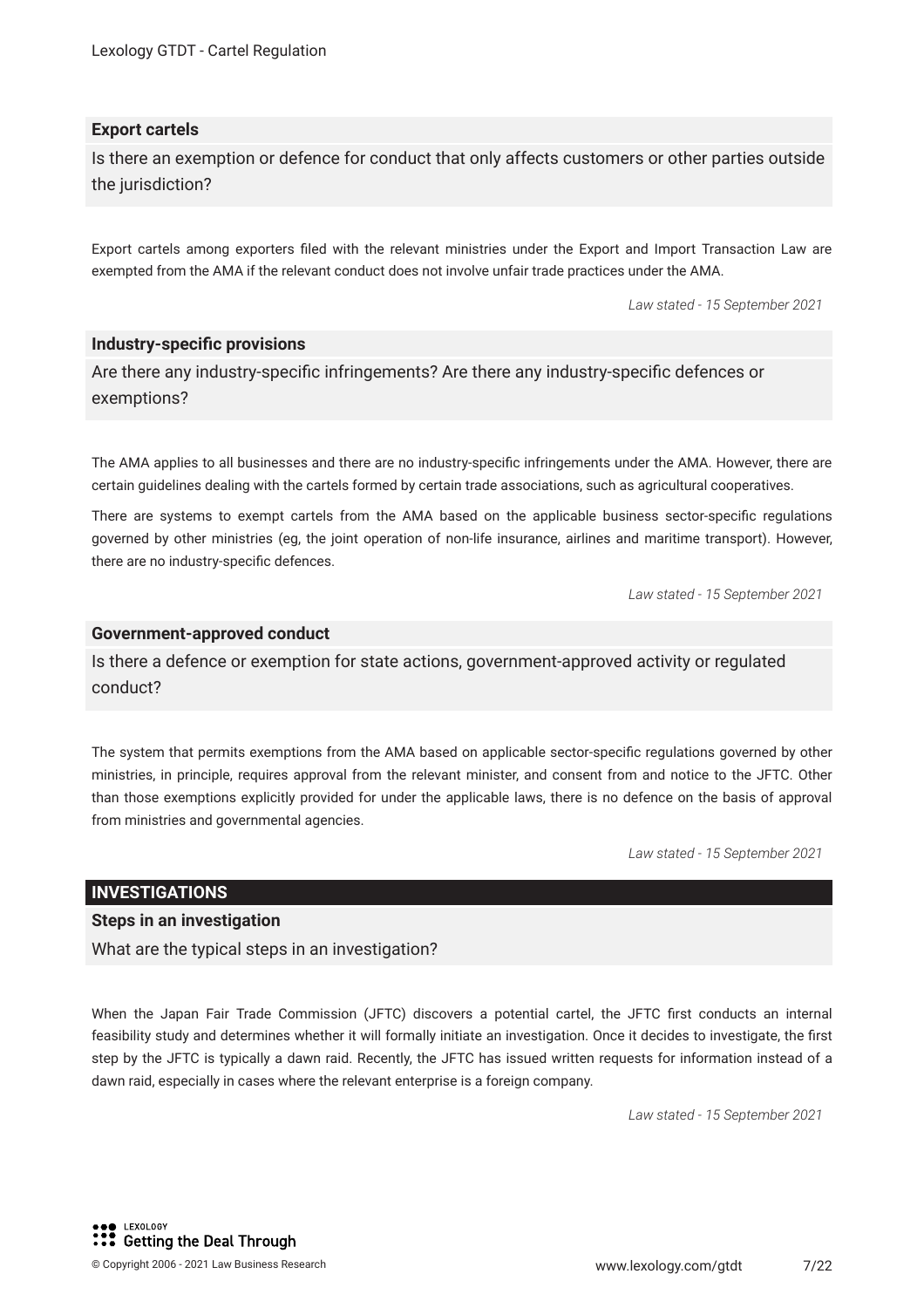#### **Investigative powers of the authorities**

What investigative powers do the authorities have? Is court approval required to invoke these powers?

#### **Compulsory investigation for criminal offences**

The JFTC may inspect, search and seize materials in accordance with a warrant issued by a court judge under the Law Concerning Prohibition of Private Monopoly and Maintenance of Fair Trade (AMA) as part of the compulsory investigation of criminal offences, typically where the suspects have repeatedly violated the AMA, or where the suspects fail to comply with a cease-and-desist order and it is difficult to correct their conduct through the JFTC's administrative measures.

If, as the result of the investigation, the JFTC is convinced that the alleged conduct constitutes a criminal offence, it will file a criminal accusation with the Public Prosecutors' Office.

#### **Administrative investigations by the JFTC**

If necessary, the JFTC may do the following during an administrative investigation on a compulsory basis:

- order persons involved in a case or any other relevant person to testify or to produce documentary evidence;
- order experts to give expert testimony;
- **•** issue production orders; and
- conduct a dawn raid.

The JFTC usually conducts dawn raids in cartel or bid-rigging cases. The presence of a lawyer, including in-house counsel, is not a legal requirement to lawfully or validly conduct a dawn raid.

The JFTC removes originals of documents and materials held at the company's office during a dawn raid, either by an order or a request to which the investigated corporation responds on a voluntary basis.

It is usual for the JFTC to question implicated employees at the same time as the dawn raids (either at the site or the JFTC's office) and, in addition, after the completion of the review of materials and collection of information from other persons, to request such persons to respond to questions.

Further, the JFTC usually issues an order requesting certain information and a production order requesting the production of documents during the process of the administrative investigation, although it sometimes also requests that such information, documents or both be submitted on a voluntary basis.

*Law stated - 15 September 2021*

#### **INTERNATIONAL COOPERATION**

#### **Inter-agency cooperation**

Is there cooperation with authorities in other jurisdictions? If so, what is the legal basis for, and extent of, such cooperation?

Yes. The Japan Fair Trade Commission (JFTC) has close relationships with most of the authorities in major jurisdictions. For example, it signed with its US counterparts the Agreement Concerning Co-operation on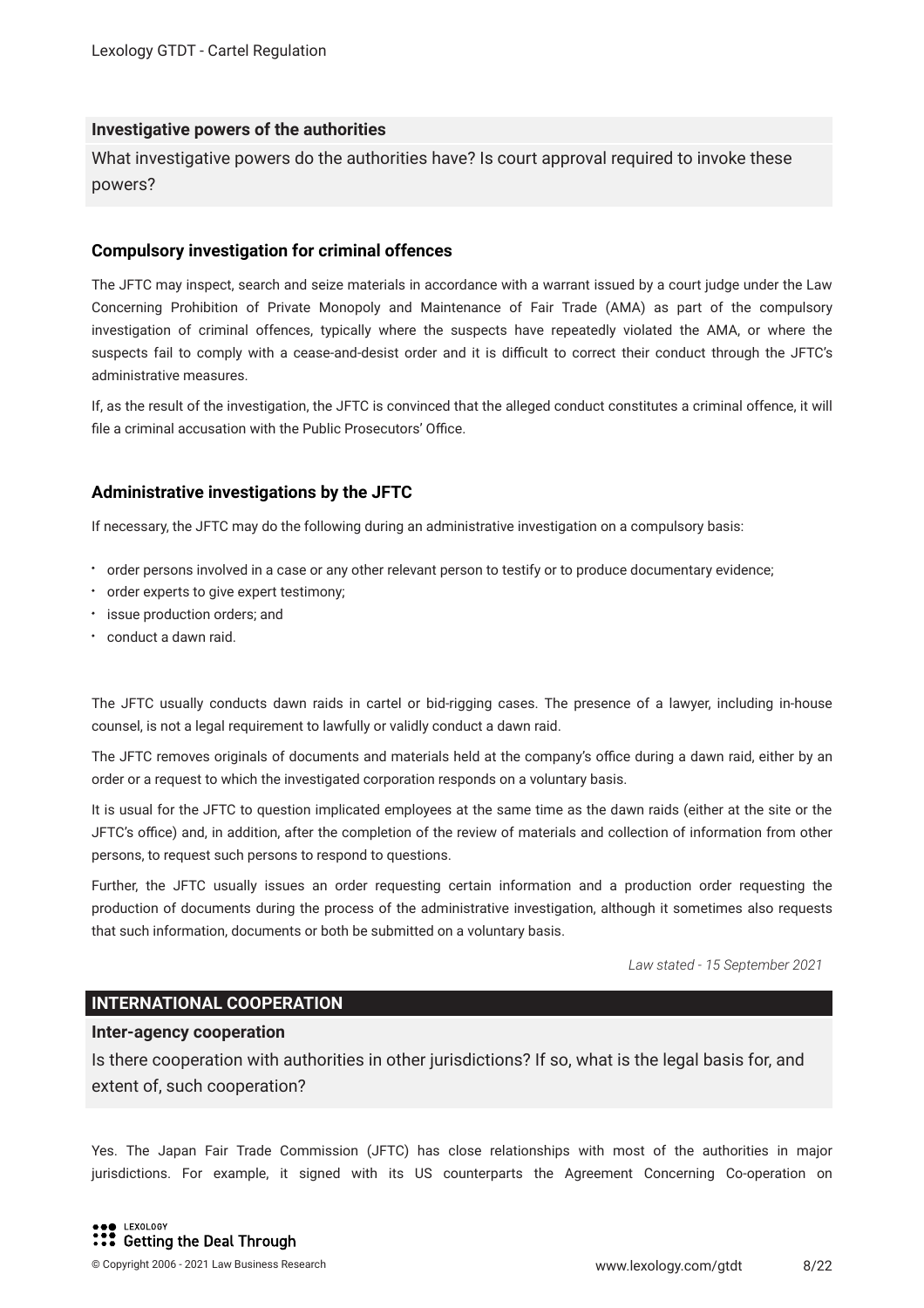Anticompetitive Activities. Similar agreements exist with the European Commission and Canada.

Moreover, the JFTC has also concluded memoranda on cooperation with competition authorities in China, the Philippines, Vietnam, Brazil, India and Korea.

The JFTC may also exchange its views with other competition authorities without disclosing confdential information that the JFTC seized during its investigations, to the extent that the discussions do not breach its confdential obligation as a public servant. If the JFTC discovers an alleged cartel conducts through a leniency application, the JFTC may ask the applicant to issue a waiver to allow the JFTC to have extensive information exchange with other competition authorities.

*Law stated - 15 September 2021*

#### **Interplay between jurisdictions**

Which jurisdictions have signifcant interplay with your jurisdiction in cross-border cases? If so, how does this affect the investigation, prosecution and penalising of cartel activity in crossborder cases in your jurisdiction?

Although the JFTC tends not to make public announcements with regard to the scope and degree of the information actually exchanged with other competition authorities pursuant to the above agreements for individual cartel cases, there have been a number of cases in which the competition authorities have apparently coordinated their investigations on a global basis.

*Law stated - 15 September 2021*

#### **CARTEL PROCEEDINGS**

#### **Decisions**

How is a cartel proceeding adjudicated or determined?

If the Japan Fair Trade Commission (JFTC) preliminarily believes that the alleged conduct constitutes a cartel and that criminal sanctions are appropriate, it files a criminal accusation with the Public Prosecutors' Office, and criminal sanctions under the Law Concerning Prohibition of Private Monopoly and Maintenance of Fair Trade (AMA) will be imposed on the corporation and individuals through the criminal procedures in the same manner as other criminal cases.

If the JFTC preliminarily determines that the alleged conduct constitutes a cartel and intends to issue a cease-anddesist order or a surcharge payment order for the administrative surcharge, or both, the JFTC is required to provide a defendant company with an opportunity to submit its opinion against the JFTC's preliminary fact fndings and the legal evaluation of the facts. The JFTC will take into account such opinion if it proceeds to issue a cease-and-desist order or a surcharge payment order.

*Law stated - 15 September 2021*

#### **Burden of proof**

Which party has the burden of proof? What is the level of proof required?

In a criminal case, the burden of proof lies with the public prosecutors, who must prove that the alleged cartel constitutes a violation of the AMA beyond reasonable doubt. On the other hand, in appellate judicial proceedings (for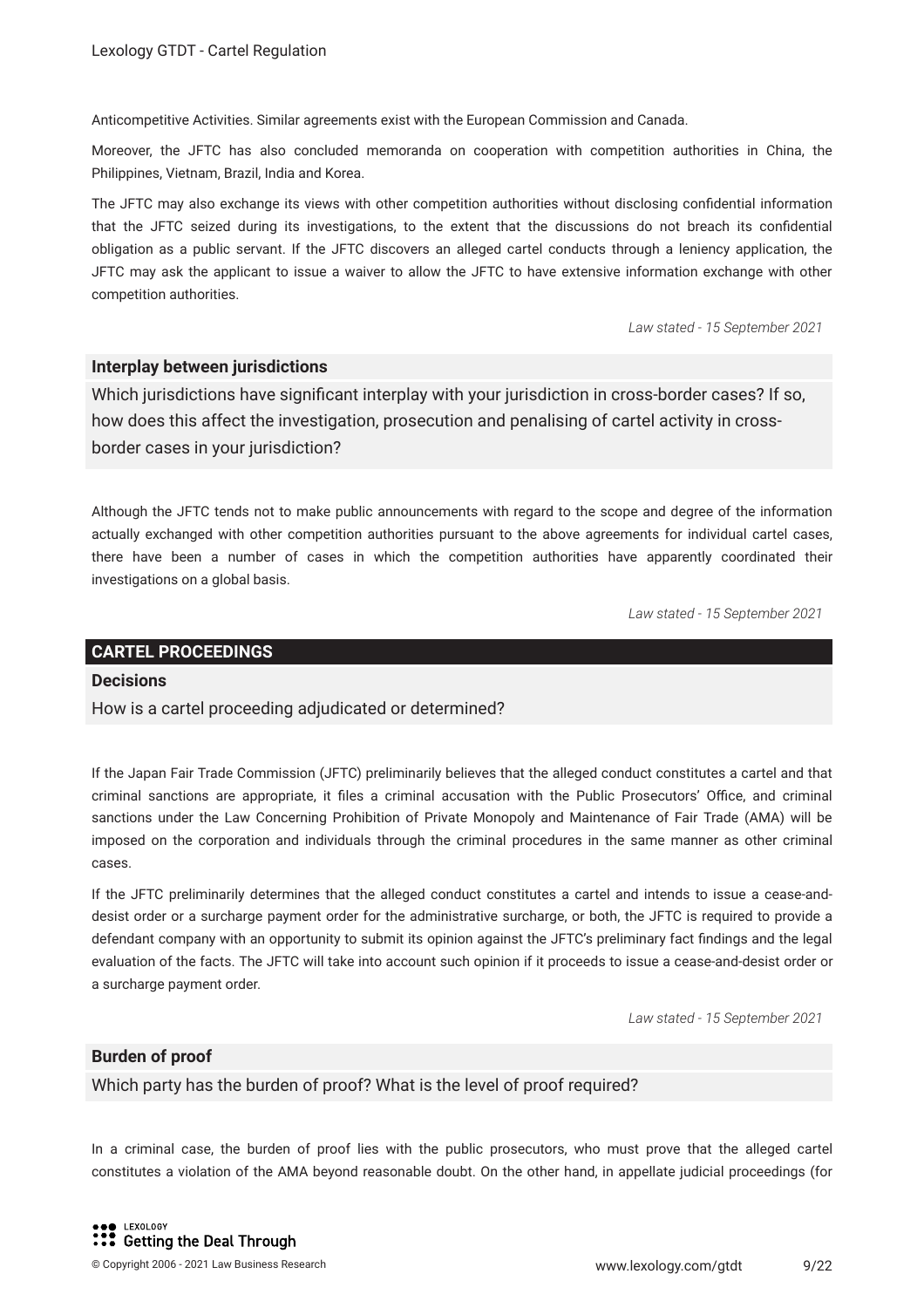challenging JFTC's administrative decisions), the JFTC must prove the same by the preponderance of evidence standard.

*Law stated - 15 September 2021*

#### **Circumstantial evidence**

Can an infringement be established by using circumstantial evidence without direct evidence of the actual agreement?

Yes. Indirect or circumstantial evidence is considered to be sufficient to prove a cartel.

*Law stated - 15 September 2021*

#### **Appeal process**

What is the appeal process?

After the JFTC issues a cease-and-desist order, a surcharge payment order for an administrative surcharge, or both, the defendant corporation has six months after the order is served to fle a complaint with the Tokyo District Court to seek a judgment to quash the order. A judgment rendered by the Tokyo District Court can be further appealed to the Tokyo High Court. Tokyo High Court's judgment can be referred to the Supreme Court and can be accepted if certain requirements set forth in the Civil Procedure Law are fulflled.

The judicial court shall not be bound by the JFTC's fndings of fact and a defendant company may submit new evidence to the judicial court proceedings under the current AMA.

*Law stated - 15 September 2021*

#### **SANCTIONS**

#### **Criminal sanctions**

What, if any, criminal sanctions are there for cartel activity?

Cartel activity is subject to a criminal fne of up to ¥500 million for a corporation, and imprisonment with hard labour for up to five years, a fine of up to ¥5 million, or both, for an individual (such as officers, directors or employees who played a central role in a cartel).

*Law stated - 15 September 2021*

#### **Civil and administrative sanctions**

What civil or administrative sanctions are there for cartel activity?

#### **Administrative sanctions – JFTC enforcement**

Cartel activities are subject to a cease-and-desist order and an administrative surcharge.

#### **Cease-and-desist order**

The Japan Fair Trade Commission (JFTC) can order members of a cartel to cease and desist the cartel activities or to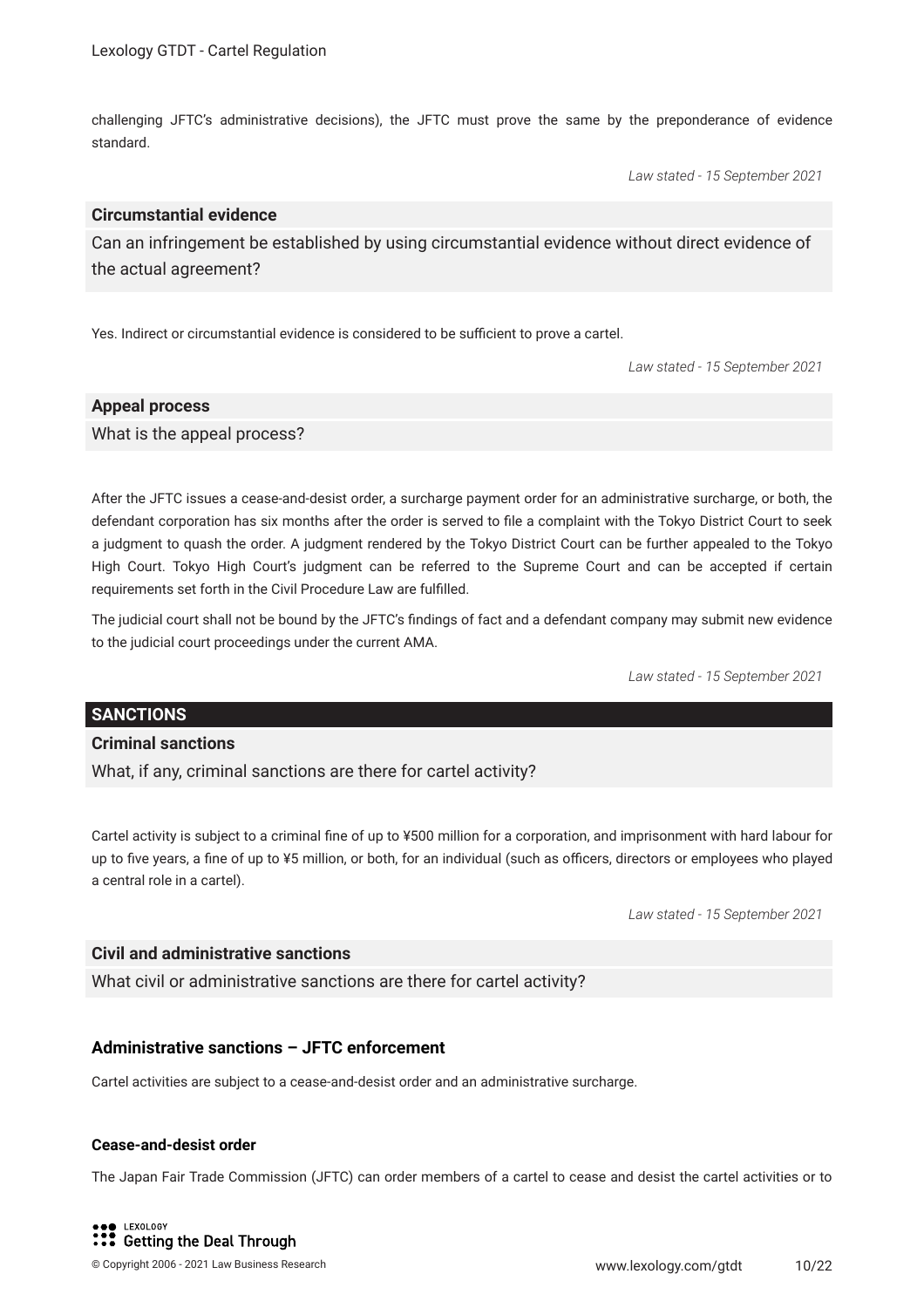take any other measures necessary to eliminate the cartel activities.

The cease-and-desist order is effective upon service to its recipient. The recipient must comply with the terms of the order even if it is challenging the order, unless the enforcement of such order is suspended by a decision by the court.

#### **Administrative surcharge**

The amount of the administrative surcharge is calculated by taking the sum of the following:

- 10 per cent (or 4 per cent for certain small-size entrepreneurs) of the sales amount of the goods or services subject to the cartel for the period of the cartel;
- 10 per cent (or 4 per cent for certain small-size entrepreneurs) of the amount of consideration paid to businesses closely related to the goods or services subject to the cartel, such as the manufacturing, sale or managing of all or part of the relevant goods or services; and
- an amount equivalent to the monetary or any other property income from another person obtained by the participant in the cartel in relation to the failure to supply or purchase the goods or services subject to the cartel.

For cartel members that have repeatedly been found in violation of the Law Concerning Prohibition of Private Monopoly and Maintenance of Fair Trade (AMA) by engaging in a cartel or a private monopolisation and have been subject to an administrative surcharge within the past 10 years, the administrative surcharge amount increases by 50 per cent. The 50 per cent increase in administrative surcharge also applies to certain frst-time violators if its wholly owned subsidiary has engaged in a cartel or a private monopolisation within the past 10 years, or it merged with a company or acquired the relevant business from another company that has engaged in a cartel or a private monopolisation within the past 10 years.

In addition, the administrative surcharge amount will increase by 50 per cent if a participant in a cartel played a leading role, including such activities as designating prices, volumes to be supplied, volumes to be purchased, market shares or customers, or demanding, requesting or soliciting other cartel members to join or not to withdraw from the cartel, conceal or falsify evidence, submit false material to the JFTC or not to apply for leniency.

Further, if the entrepreneur that played a leading role in the cartel has repeatedly acted in violation of the AMA by engaging in a cartel or a private monopolisation within the past 10 years, the administrative surcharge will be doubled instead of an increase by 50 per cent.

The statutory limitation is seven years from the termination of cartel activities.

#### **Private actions – private enforcement**

A party (such as a competitor or a customer) who is harmed by a cartel may initiate a civil action to recover damages.

*Law stated - 15 September 2021*

#### **Guidelines for sanction levels**

Do fning or sentencing principles or guidelines exist? If yes, are they binding on the adjudicator? If no, how are penalty levels normally established? What are the main aggravating and mitigating factors that are considered?

Criminal sentencing principles or quidelines of the public prosecutor's office are not publicly available. However, it is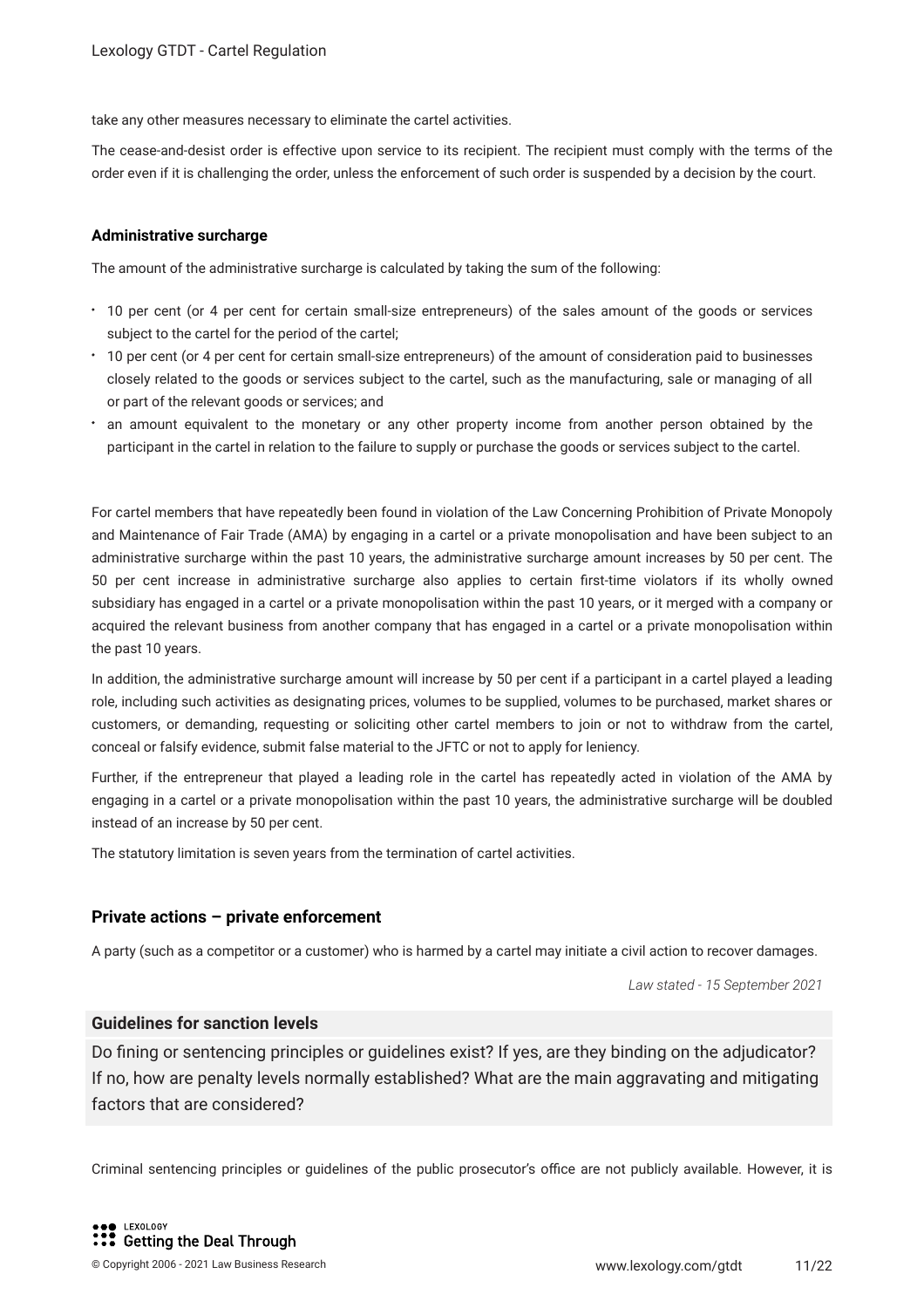understood that the criminal penalties on defendant companies and individuals for violating the AMA seem to be based on:

- the scale of the conduct (including the size of the business and market, the number and corporate rankings of the individual participants);
- the scale of its effects (effects on the business and the market); and
- the duration and maliciousness of the conduct (including whether the participants played a leading role, and whether taxpayers' money was involved).

*Law stated - 15 September 2021*

#### **Compliance programmes**

Are sanctions reduced if the organisation had a compliance programme in place at the time of the infringement?

There are no guidelines on the evaluation of compliance programmes in Japan. Having an adequate compliance programme in place at the time of the cartel conduct does not seem to reduce criminal penalties or administrative surcharges.

*Law stated - 15 September 2021*

#### **Director disqualifcation**

Are individuals involved in cartel activity subject to orders prohibiting them from serving as corporate directors or officers?

Due to the disqualifcation provisions under the Company Act, individuals involved in cartel activities are prohibited from serving as corporate directors or officers if they are sentenced to imprisonment or imprisonment with hard labour and have not completed their sentences, or their sentences are under appeal but not yet overturned (excluding individuals for whom the execution of the sentences is suspended).

*Law stated - 15 September 2021*

#### **Debarment**

Is debarment from government procurement procedures automatic, available as a discretionary sanction, or not available in response to cartel infringements?

Each ministry, governmental agency and other public body has its own rules that set forth the requirements to take part in procurement procedures. The rules may vary and may not always be publicly available. However, based on our experience, we understand that many public procurement procedure rules contain a clause that prevents entrepreneurs from participating in procurement procedures for a certain period of time if they are found to have taken part in a cartel.

*Law stated - 15 September 2021*

#### **Parallel proceedings**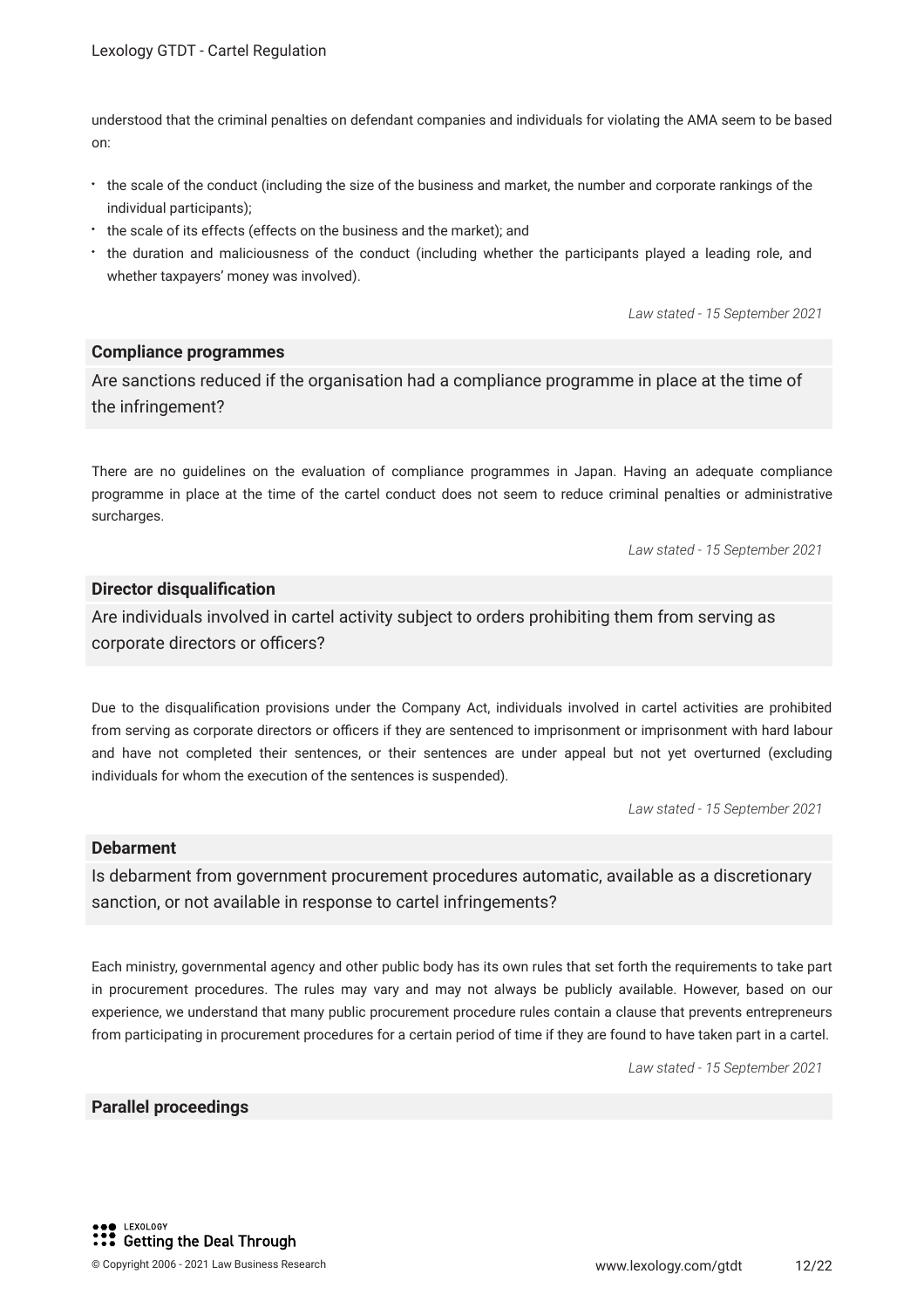Where possible sanctions for cartel activity include criminal and civil or administrative penalties, can they be pursued in respect of the same conduct? If not, when and how is the choice of which sanction to pursue made?

Both administrative surcharge and criminal penalties can be imposed on the same entrepreneur based on the same conduct. If both are imposed on the same entrepreneur for the same conduct, an amount equivalent to 50 per cent of the criminal fne shall be deducted from the administrative surcharge.

A plaintiff may bring a civil action in court regardless of whether an administrative surcharge or a criminal penalty (or both) is imposed.

*Law stated - 15 September 2021*

#### **PRIVATE RIGHTS OF ACTION**

#### **Private damage claims**

Are private damage claims available for direct and indirect purchasers? Do purchasers that acquired the affected product from non-cartel members also have the ability to bring claims based on alleged parallel increases in the prices they paid ('umbrella purchaser claims')? What level of damages and cost awards can be recovered?

Damages available to plaintiffs of private damage claims are limited to actual damages that have a causal relationship with the cartel conduct. Treble damages or punitive damages are not available under Japanese laws.

As in any civil tort cases, the plaintiff bears the burden of proof to demonstrate:

- the illegality of the defendant's conduct;
- the amount of damages (including very modest lawyers' fee);
- a legally sufficient causal relationship between the damages and the cartel conduct; and
- \* the negligence or willfulness of the defendant.

Indirect purchasers or purchasers who acquired affected products from non-cartel members may fle an action against cartelists. However, whether a court would award damages depends on whether they can prove the causal relationship between the damage and the cartel conduct. Given the lack of precedents, it is unclear how one can prove the causal relationship between the damage to indirect purchasers or purchasers who acquired affected products from non-cartel members and the cartel conduct. That said, a court could possibly award damages based on damage claims brought by the plaintiffs if the plaintiffs can prove that the cartel members foresaw or should have foreseen that the price increase would be passed on to indirect purchasers or parallel increases.

*Law stated - 15 September 2021*

#### **Class actions**

Are class actions possible? If so, what is the process for such cases? If not, what is the scope for representative or group actions and what is the process for such cases?

Class actions are not possible. Each plaintiff must fle its complaint individually.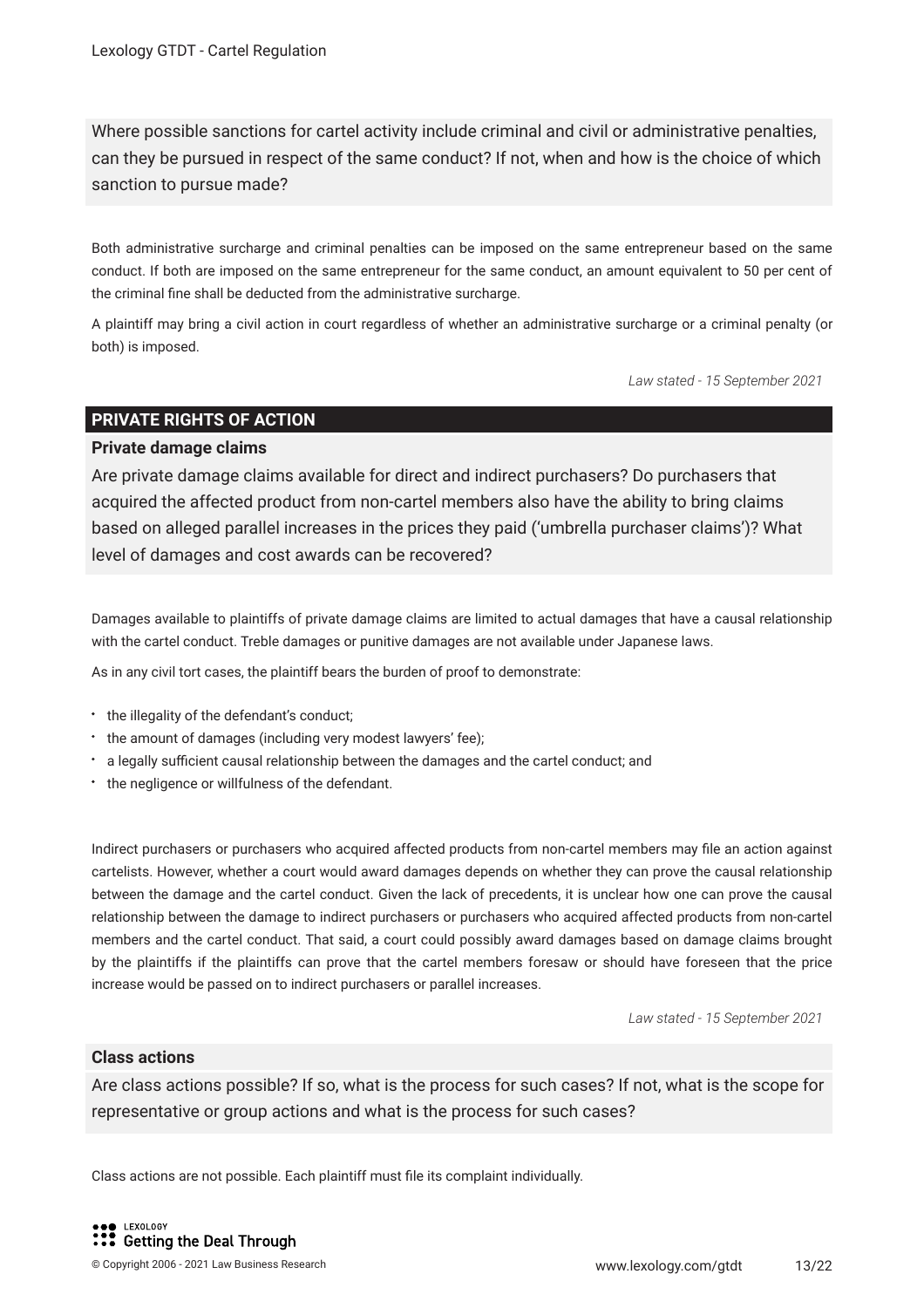That said, multiple claimants may bring claims before the civil court proceedings by fling a complaint as co-plaintiffs if the rights or obligations that are the subject matter of the lawsuit are common to the co-plaintiffs, are based on the same factual or statutory cause of action, or are of the same kind or based on the same kind of factual or statutory cause of action. Also, a plaintiff may appoint another co-plaintiff as the representative of the plaintiff under the 'appointed party system' provided by the Civil Procedure Law.

*Law stated - 15 September 2021*

#### **COOPERATING PARTIES**

#### **Immunity**

Is there an immunity programme? If so, what are the basic elements of the programme? What is the importance of being 'frst in' to cooperate?

Yes. The leniency programme provides immunity from administrative surcharges to the frst applicant that fled a report to the Japan Fair Trade Commission (JFTC) before the JFTC has initiated its investigation and a reduction of the same for the applicants that fled reports later.

The signifcant changes to the leniency programme took effect on 25 December 2020. If an applicant entirely ended its cartel conduct and completed its application prior to 25 December 2020, the leniency programme before the amendment will apply. Otherwise, the amended leniency programme will apply.

The leniency programme exempts the frst applicant before the initiation of an investigation by the JFTC from the administrative surcharge. Furthermore, securing the frst application before the initiation of an investigation by the JFTC in effect functions as an exemption from criminal sanctions because of the JFTC's exclusive right to decide whether to file an accusation with the Public Prosecutors' Office. However, the immunity application will not relieve the frst applicant of any civil liability.

*Law stated - 15 September 2021*

#### **Subsequent cooperating parties**

Is there a formal programme providing partial leniency for parties that cooperate after an immunity application has been made? If so, what are the basic elements of the programme? If not, to what extent can subsequent cooperating parties expect to receive favourable treatment?

The signifcant changes to the leniency programme took effect on 25 December 2020. If an applicant entirely ended its cartel conduct and completed its immunity or leniency application with the JFTC prior to 25 December 2020, the leniency programme before the amendment will apply. Otherwise, the amended leniency programme will apply.

Under the amended leniency programme:

- the second applicant that fled before the initiation of an investigation by the JFTC will receive a 20 per cent base reduction of the administrative surcharge;
- the third through ffth applicants that fled before the initiation of an investigation by the JFTC will receive a 10 per cent base reduction of the administrative surcharge;
- the sixth and subsequent applicants that fled before the initiation of an investigation by the JFTC will receive a 5 per cent base reduction of the administrative surcharge, meaning that there is no limitation on the number of leniency applicants in this category; and
- up to three applicants (who must be within the ffth if counted together with all of the preceding applicants) that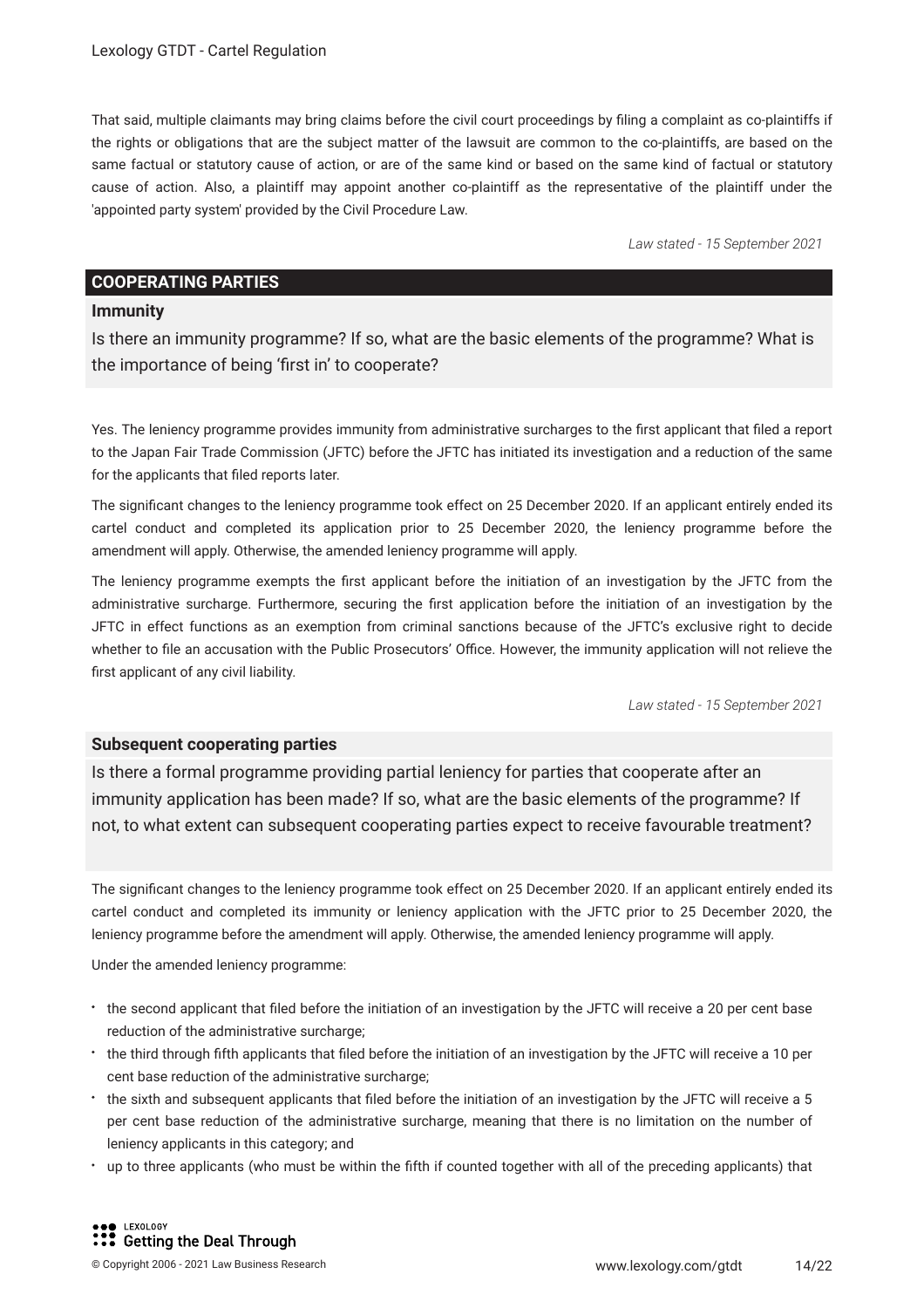fled on or after the initiation of an investigation by the JFTC will receive a 10 per cent base reduction of the administrative surcharge. Otherwise, applicants that fled on or after the initiation of an investigation by the JFTC will receive a 5 per cent base reduction of the administrative surcharge.

On top of the base reduction, depending on the level of cooperation with the JFTC investigation, the second and subsequent applicants that fled for leniency before the initiation of an investigation by the JFTC may further receive a reduction of up to 40 per cent, while applicants that fled for leniency on or after the initiation of an investigation by the JFTC may further receive a reduction of up to 20 per cent.

As opposed to an immunity application, the second and subsequent applications cannot enjoy any exemption from criminal sanctions. Also, the second and subsequent applications will not relieve those applicants of any civil liability.

*Law stated - 15 September 2021*

#### **Going in second**

How is the second cooperating party treated? Is there an 'immunity plus' or 'amnesty plus' treatment available? If so, how does it operate?

A leniency programme is available for subsequent parties after the frst to report.

There is no 'immunity plus' or 'amnesty plus' concept under the Law Concerning Prohibition of Private Monopoly and Maintenance of Fair Trade (AMA). There is no exemption or mitigation from criminal and civil liability for the second-in and subsequent parties.

*Law stated - 15 September 2021*

#### **Approaching the authorities**

Are there deadlines for initiating or completing an application for immunity or partial leniency? Are markers available and what are the time limits and conditions applicable to them?

No deadline is provided under the AMA with regard to an application for immunity. However, as for the second and subsequent applicants, for them to be eligible for 'leniency before the initiation of an investigation', they need to fle an application as soon as possible and then complete the application by submitting detailed information and related materials before the JFTC initiates its investigation (typically by a dawn raid). If the initiation of the investigation occurs before the completion of the application, such application will not be treated as leniency 'before the initiation of an investigation'.

Furthermore, as for a leniency application after the initiation of an investigation by the JFTC, the applicant must complete the application within 20 business days from the date when the JFTC initiated its investigation.

*Law stated - 15 September 2021*

#### **Cooperation**

What is the nature, level and timing of cooperation that is required or expected from an immunity applicant? Is there any difference in the requirements or expectations for subsequent cooperating parties that are seeking partial leniency?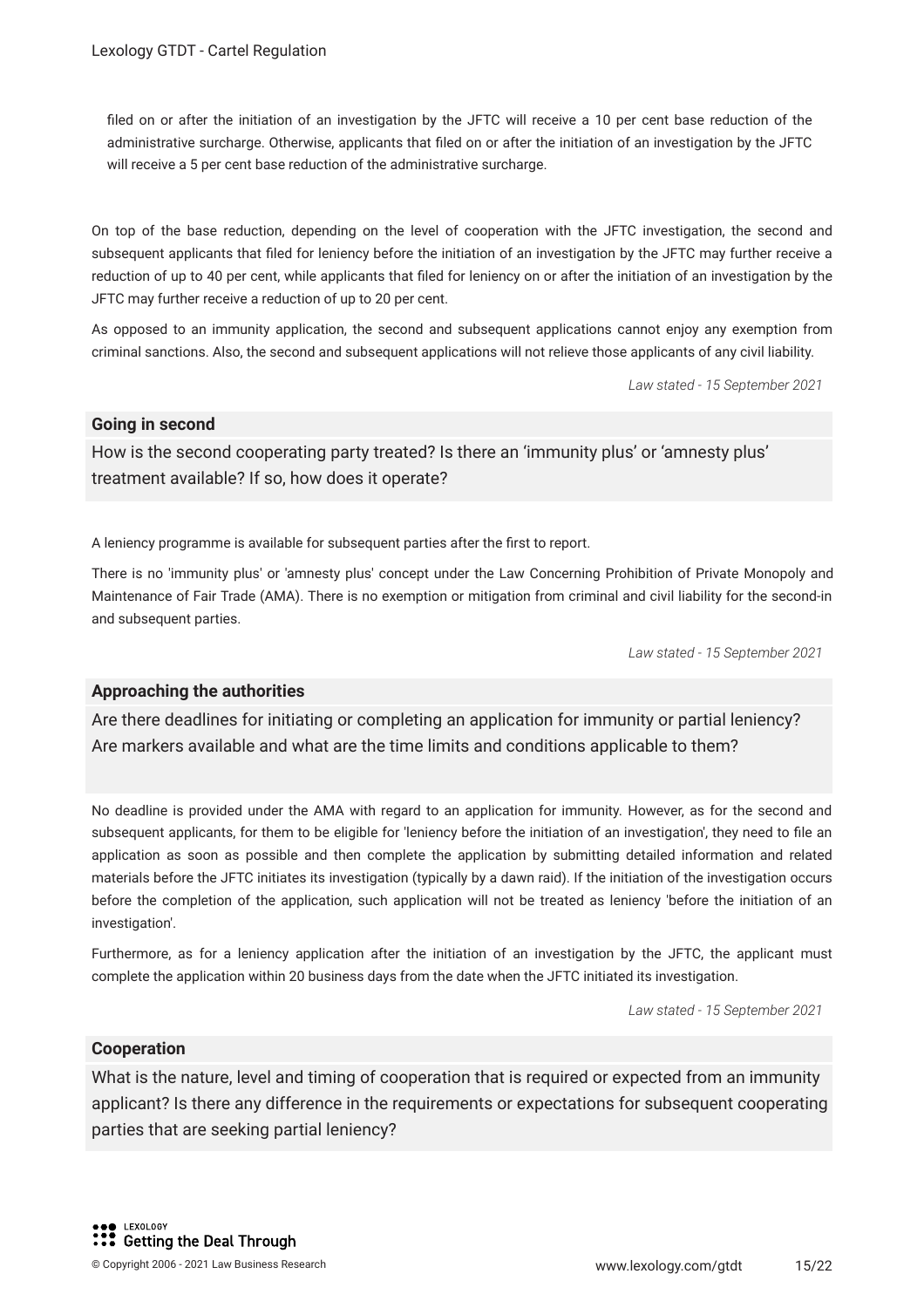Full cooperation is required for the JFTC to grant immunity (ie, all of the relevant information must be disclosed and all of the evidence available to the immunity applicant must be produced for the JFTC). There is no difference in the required level of cooperation among the immunity applicant and the second and subsequent leniency applicants.

That said, the degree of cooperation has now become a signifcant factor for the second and subsequent applicants for them to enjoy the statutorily designated maximum discount on administrative surcharges. More specifcally, they need to demonstrate that their reports satisfy the following qualitative cooperation elements as much as possible: (1) 'specifc and detailed'; (2) 'comprehensive' with regard to the items listed in the leniency applicants' reporting rules such as the goods or services in question, how the collusive conduct occurred and was implemented, participants, temporal scope of the conduct and so forth; and (3) supported by evidence and materials submitted by them.

The JFTC will determine the discount rate depending on how many qualitative cooperation elements in (1) through (3) above the second and subsequent applicants have satisfed through their reports. The table below shows the cooperation credit rates (on top of the base reduction rate):

| Number of elements<br>satisfied | Applicants before the initiation of<br>investigation by the JFTC | Applicants after the initiation of<br>investigation by the JFTC |
|---------------------------------|------------------------------------------------------------------|-----------------------------------------------------------------|
|                                 | 40 per cent                                                      | 20 per cent                                                     |
|                                 | 20 per cent                                                      | 10 per cent                                                     |
|                                 | 10 per cent                                                      | 5 per cent                                                      |

*Law stated - 15 September 2021*

#### **Confidentiality**

What confdentiality protection is afforded to the immunity applicant? Is the same level of confdentiality protection applicable to subsequent cooperating parties? What information will become public during the proceedings and when?

There is no specifc confdentiality rule in cases of immunity and leniency. Before the JFTC publicises a case result, the JFTC tends to accept the entrepreneur's secret designation relatively broadly. There is no difference as to the level of confdentiality protection between an immunity applicant and subsequent cooperating parties.

Furthermore, upon the publication of orders, the JFTC discloses the names of the immunity and leniency applicants for which administrative surcharges do not apply or have been reduced, and the exemption or reduced ratio thereof under the leniency programme if it issues a surcharge payment order.

*Law stated - 15 September 2021*

#### **Settlements**

Does the investigating or prosecuting authority have the ability to enter into a plea bargain, settlement, deferred prosecution agreement (or non-prosecution agreement) or other binding resolution with a party to resolve liability and penalty for alleged cartel activity? What, if any, judicial or other oversight applies to such settlements?

The Criminal Procedure has newly introduced the plea bargaining system for certain types of crimes including violation of the AMA in 2018. Defence lawyers of a criminal suspect or a criminally indicted defendant are required to be involved in negotiations on the terms of a plea agreement and the defence lawyers' consent to the terms of the plea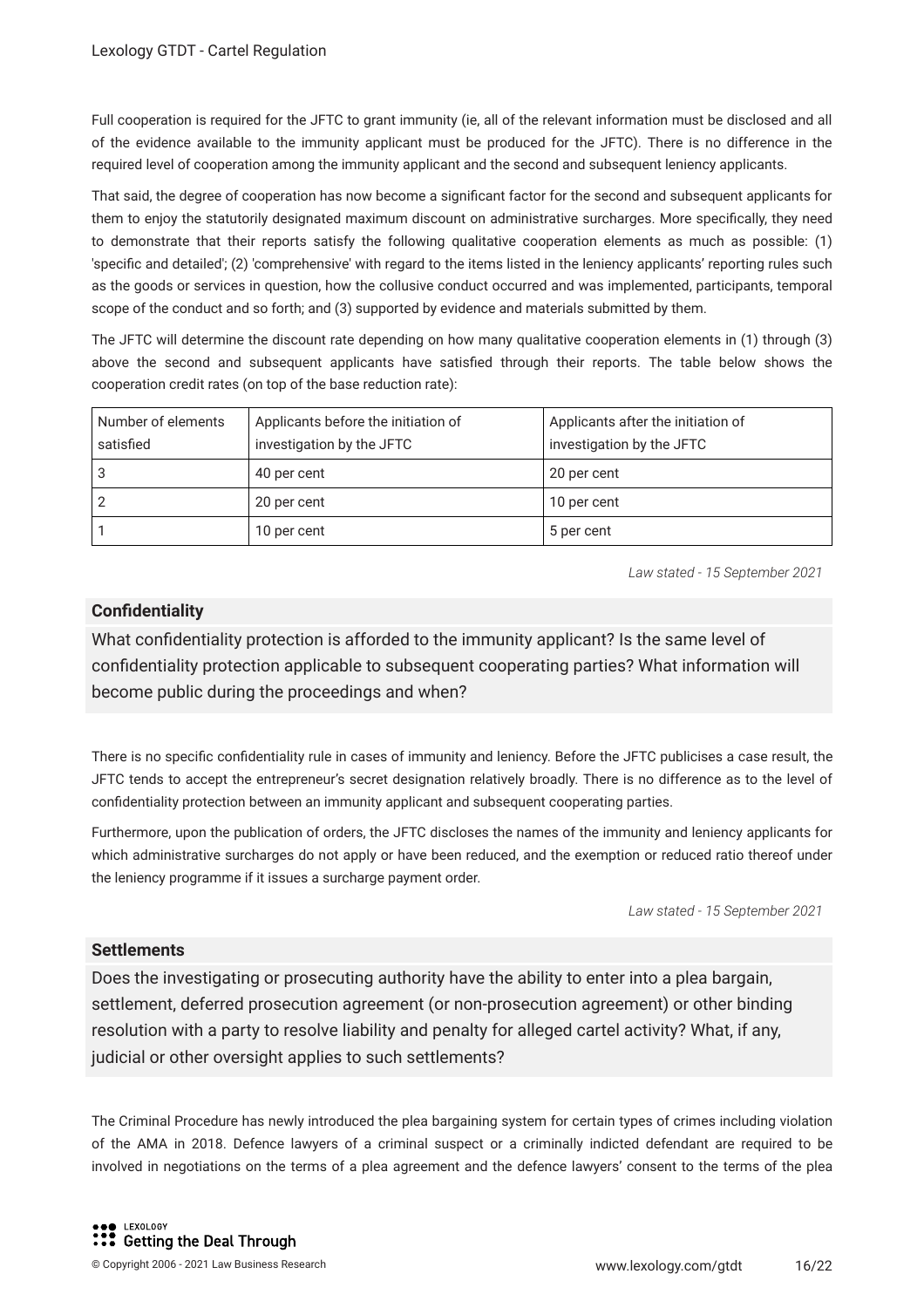agreement must be obtained. Because the plea bargaining system is only for criminal cases, it does not apply to the JFTC's administrative investigations.

Apart from the foregoing, no settlements, commitment procedure or other binding resolutions between the JFTC or the Public Prosecutors' Office and defendant companies are permitted.

*Law stated - 15 September 2021*

#### **Corporate defendant and employees**

When immunity or partial leniency is granted to a corporate defendant, how will its current and former employees be treated?

If immunity is granted to a corporate defendant, its current and former directors, officers or employees who were involved in the cartel conduct of such corporate defendant may also be exempt from criminal accusations. Individuals are not subject to the administrative surcharge regardless of whether their company is an immunity applicant or a leniency applicant.

There is no distinction of treatment under the AMA between former employees and current employees.

*Law stated - 15 September 2021*

#### **Dealing with the enforcement agency**

What are the practical steps for an immunity applicant or subsequent cooperating party in dealing with the enforcement agency?

A party who is considering fling an application for immunity or leniency can make a prior consultation on an anonymous basis with the JFTC by at least identifying the specifc goods or services for which a collusive agreement might have been formed. If the party asks the JFTC about the expected rank (marker) of the leniency application, JFTC discloses the expected rank. If that party actually fles an application before the JFTC initiates its investigation, that party may use a very simple format for the purposes of the marker. The JFTC will inform the applicant of the deadline for submission of evidence and materials to complete the application. The applicant must complete the report using another reporting format with supporting evidence and materials before the designated deadline. When the JFTC officially decides to initiate the investigation it will issue documents to the applicants that filed before the initiation of the investigation describing the provisional ranks of their applications. On the other hand, applicants after the JFTC initiates the investigation must use a more detailed report format from the outset. It is typically the case that applicants after the JFTC initiates the investigations fle an application as soon as possible with the JFTC and then supplement the application with the supporting evidence and materials on a rolling basis, but by no later than the statutorily provided deadline of 20 business days from the investigation start date.

*Law stated - 15 September 2021*

#### **DEFENDING A CASE**

#### **Disclosure**

What information or evidence is disclosed to a defendant by the enforcement authorities?

When the Japan Fair Trade Commission (JFTC) provides a defendant company with an opportunity to submit its opinion against the JFTC's fact fndings and the legal evaluation of the facts before the JFTC issues a cease-and-desist order or a surcharge payment order, the defendant company may request that JFTC allow the defendant company to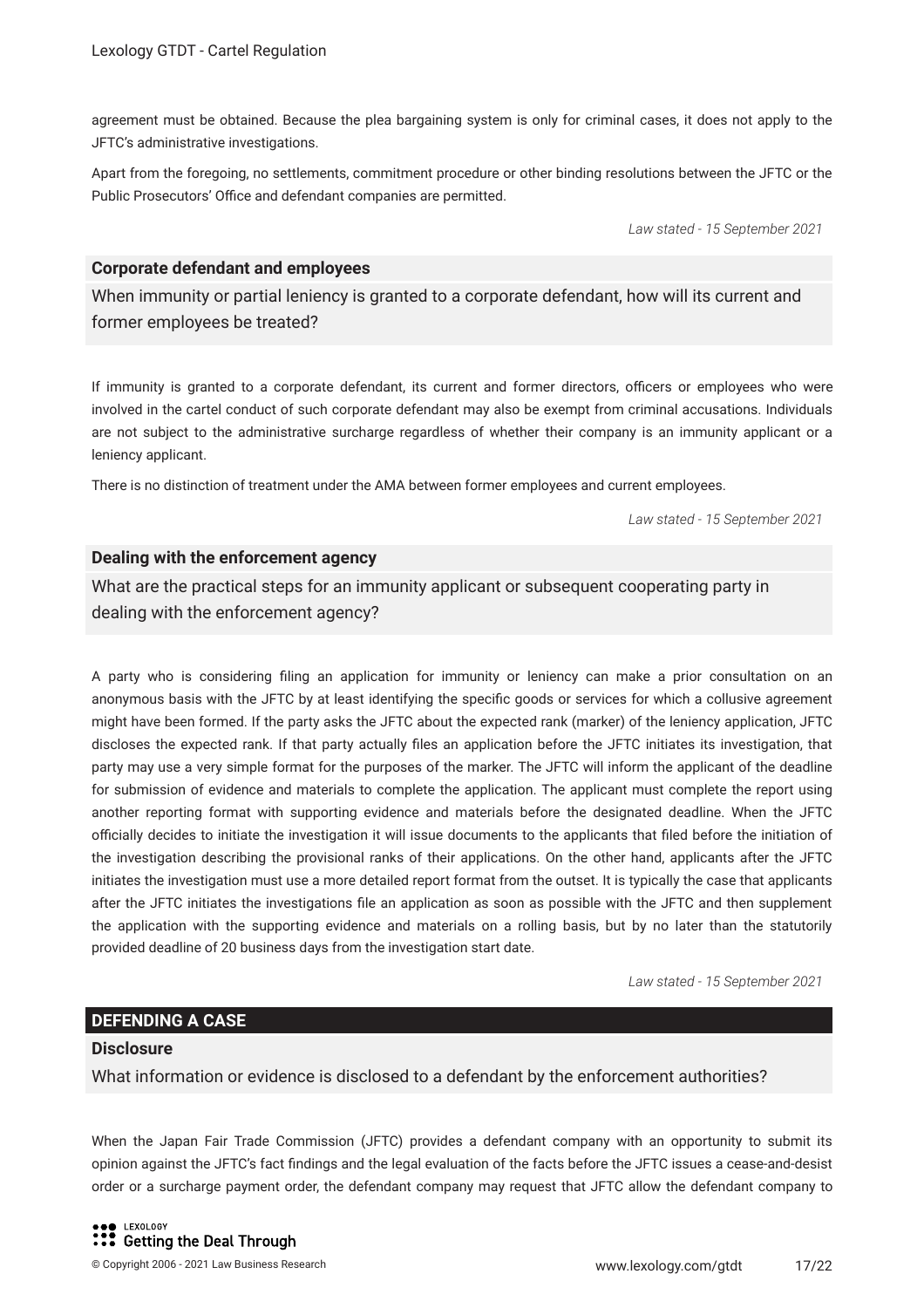review or transcribe the evidence that supports the JFTC's fact fndings (eg, diaries seized in the course of a dawn raid, or statements signed by an implicated individual during interviews). Some of the evidence has redacted portions to keep the business secrets of the holder of the evidence and keep the identity of the individuals confdential.

*Law stated - 15 September 2021*

#### **Representing employees**

May counsel represent employees under investigation in addition to the corporation that employs them? When should a present or past employee be advised to obtain independent legal advice or representation?

Yes. Unless there is a confict of interest or a difference in the defence strategy between the corporation and its employee(s), the counsel who represents the corporation may also represent that corporation's employees during the process of investigation by the JFTC. However, in practice, if it becomes likely that the case will evolve into a criminal case, key persons who were directly involved in the conducts should be represented by independent counsel.

*Law stated - 15 September 2021*

#### **Multiple corporate defendants**

May counsel represent multiple corporate defendants? Does it depend on whether they are affiliated?

Unless a confict of interest exists, it is theoretically possible. However, it has become very difcult to jointly represent multiple suspected companies due to lawyers' ethical rules because the confict typically arises when each of the corporate defendants considers whether to fle an immunity or a leniency application and consults with their 'common' counsel.

*Law stated - 15 September 2021*

#### **Payment of penalties and legal costs**

May a corporation pay the legal penalties imposed on its employees and their legal costs?

A corporation may pay legal fees and expenses to defend its employees. However, it could trigger the liability of the management of the corporation under the shareholders' derivative suits unless such payment is for the purpose of and results in the mitigation of the company's liability. A company may not bear the criminal penalties on behalf of individual directors, officers or employees.

*Law stated - 15 September 2021*

#### **Taxes**

Are fnes or other penalties tax-deductible? Are private damages payments tax-deductible?

No. Neither criminal fnes nor administrative surcharges are tax-deductible. Income tax is not imposed on the compensation awarded to a plaintiff due to the conduct in violation of the Law Concerning Prohibition of Private Monopoly and Maintenance of Fair Trade (AMA).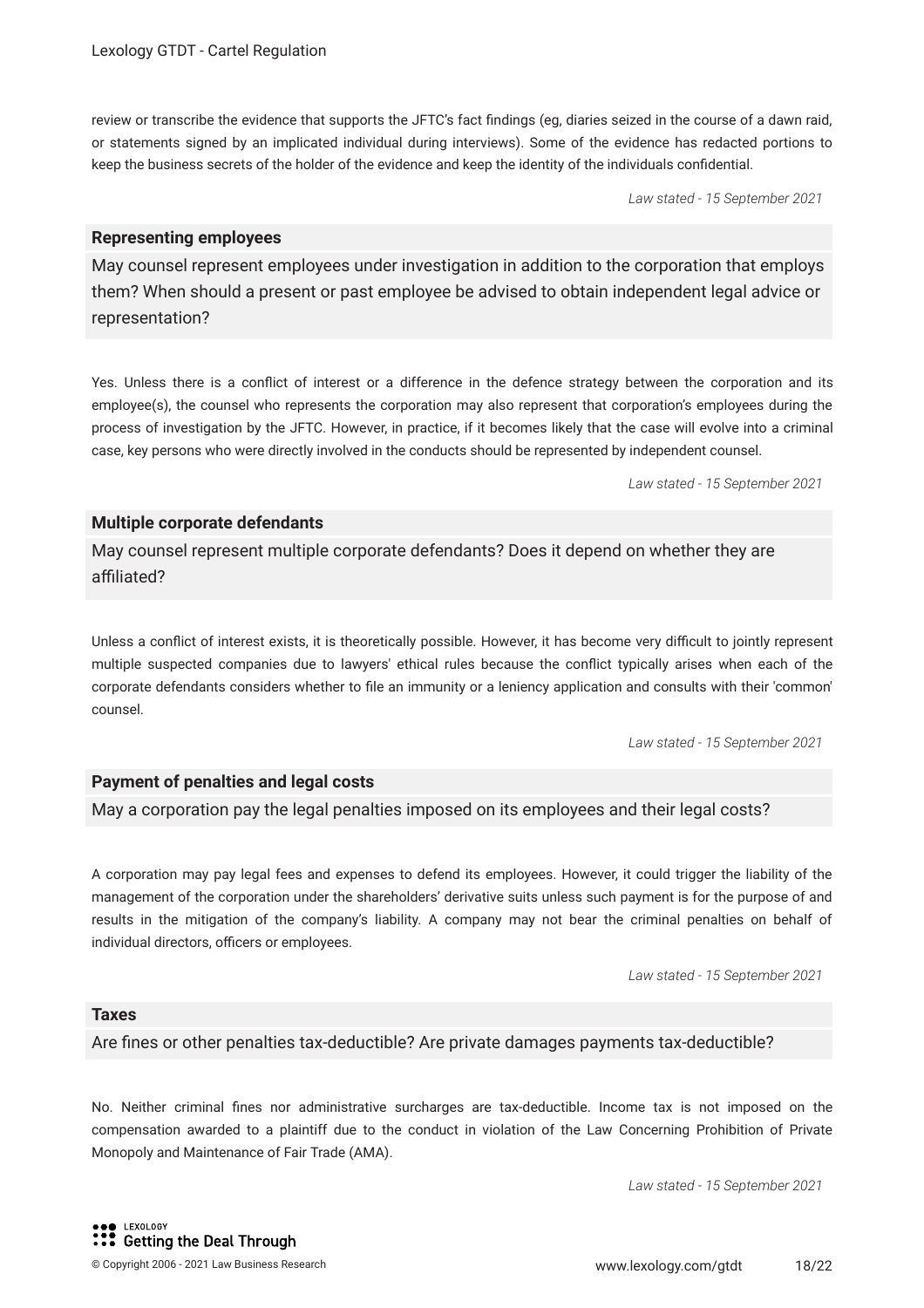#### **International double jeopardy**

Do the sanctions imposed on corporations or individuals take into account any penalties imposed in other jurisdictions? In private damage claims, is overlapping liability for damages in other jurisdictions taken into account?

There are no such rules in Japan that take into account any penalties imposed in other jurisdictions.

In private damages claims before the Japanese judicial courts, the amount of damage may be reduced by the court if the defendant proves that the overlapping damage has already been recovered by the same claimant through proceedings in other jurisdictions.

*Law stated - 15 September 2021*

#### **Getting the fne down**

What is the optimal way in which to get the fine down?

To lower the fne, the suspected corporation must cease the cartel conduct and any dubious information exchange with its competitors as soon as possible to avoid any additional surcharge exposure in the future. If the suspected corporation fnds that the conduct in question actually constitutes cartel activity, it needs to seriously consider fling an application for immunity or leniency. Once it fles an application with the JFTC, applicants need to fully cooperate with the JFTC's investigation.

*Law stated - 15 September 2021*

#### **UPDATE AND TRENDS**

#### **Recent cases**

What were the key cases, judgments and other developments of the past year?

In December 2020, the Japan Fair Trade Commission issued cease-and-desist orders and surcharge payment orders in connection with a bid-rigging case in the construction of new stations for maglev trains. Four of the biggest construction companies in Japan were involved. Criminal cases proceeded in parallel since 2018 and among the four companies, two of them (that each won the tenders for two stations) had already admitted their wrongdoing and had been found guilty in 2018 in their criminal trial. The other two companies with no turnover from the tenders vigorously disputed the prosecutors' case, primarily arguing that the customer, JR Central, did not expect any competition and therefore their conduct did not constitute a cartel activity. The Tokyo District Court issued judgment against the two disputing companies in March 2021 and found that they were also guilty because JR Central had the intention of having four companies compete with each other and lowering the contract price. This case was unique in that none of the four companies was a whistle-blower and two of them disputed (and are still disputing) the decisions of both administrative and criminal cases.

*Law stated - 15 September 2021*

#### **Regime reviews and modifcations**

Are there any ongoing or anticipated reviews or proposed changes to the legal framework, the immunity/leniency programmes or other elements of the regime?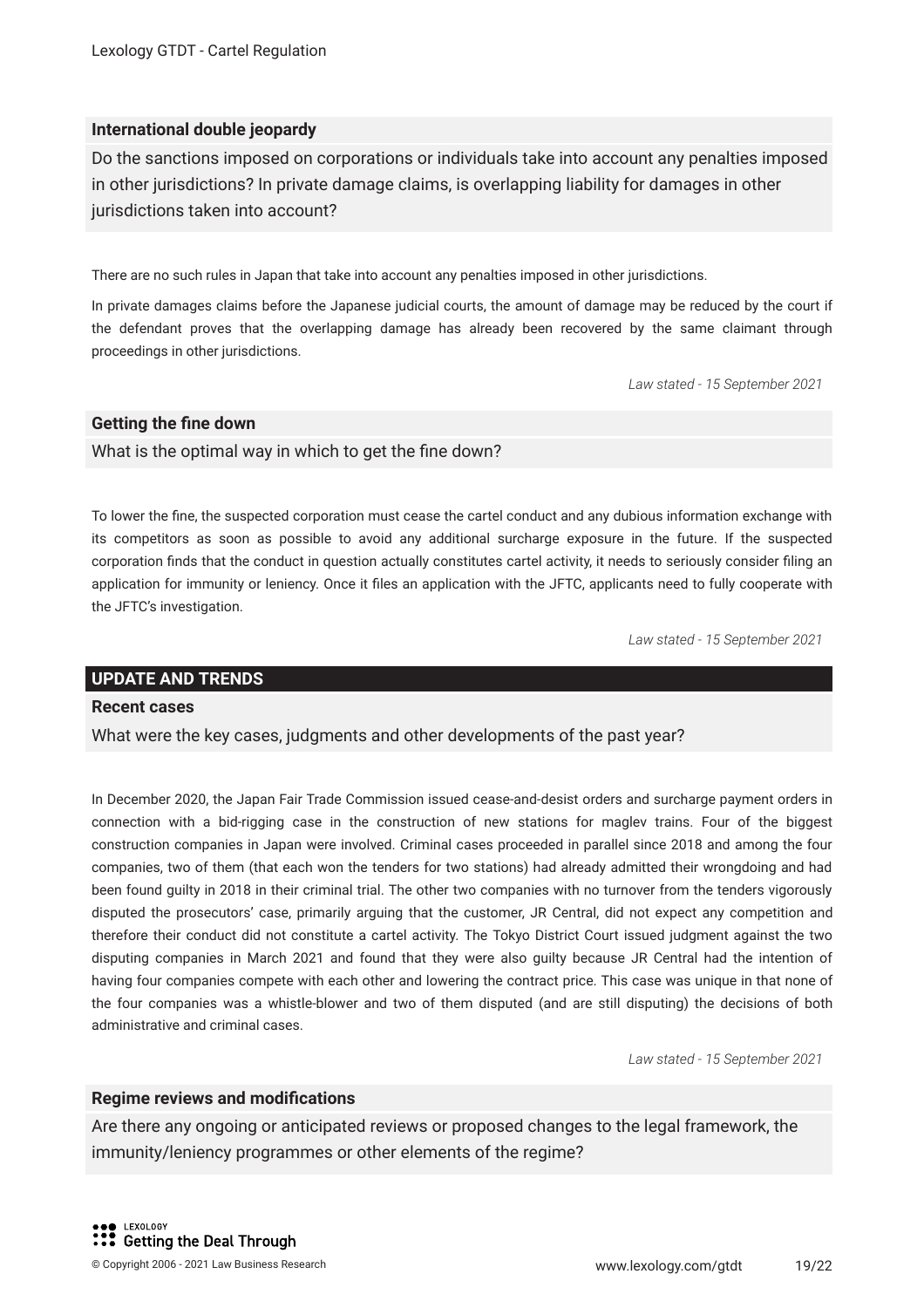Lexology GTDT - Cartel Regulation

No.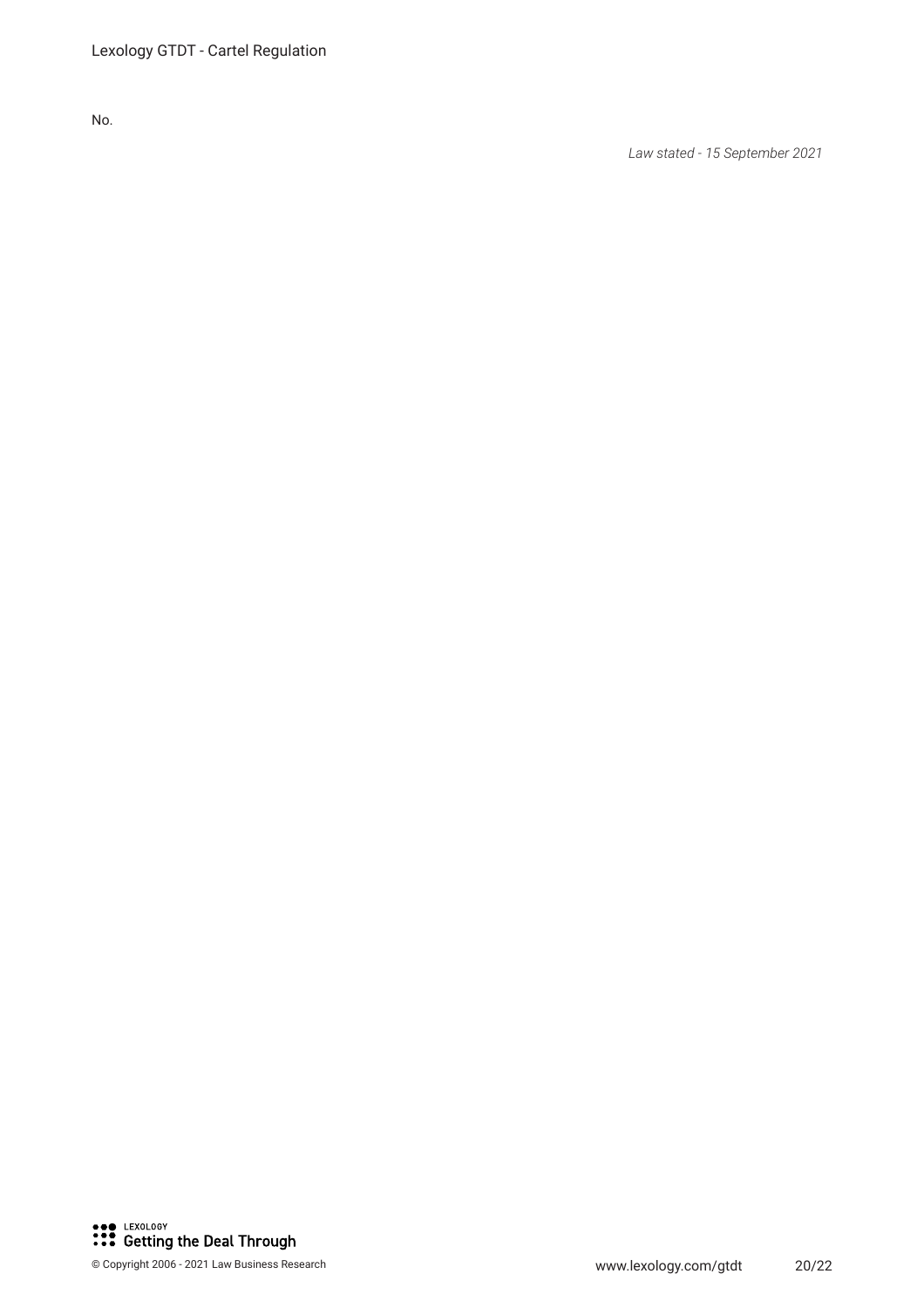# **Jurisdictions**

| 0             | <b>Argentina</b>      | Marval O'Farrell Mairal                  |
|---------------|-----------------------|------------------------------------------|
| $\frac{1}{2}$ | <b>Australia</b>      | Allens                                   |
|               | <b>Austria</b>        | <b>Baker McKenzie</b>                    |
|               | <b>Belgium</b>        | <b>Strelia</b>                           |
| K             | <b>Brazil</b>         | OC ARRUDA SAMPAIO Sociedade de Advogados |
|               | <b>Bulgaria</b>       | <b>Wolf Theiss</b>                       |
|               | <b>Canada</b>         | <b>McMillan LLP</b>                      |
|               | <b>China</b>          | DeHeng Law Offices                       |
|               | <b>Costa Rica</b>     | Dentons Muñoz Zacapa                     |
|               | <b>Denmark</b>        | Bruun & Hjejle                           |
|               | <b>European Union</b> | <b>Dechert LLP</b>                       |
|               | <b>Finland</b>        | Frontia Attorneys Ltd                    |
|               | <b>Germany</b>        | <b>Glade Michel Wirtz</b>                |
| ್ನಿ           | <b>Hong Kong</b>      | Linklaters LLP                           |
| $\bullet$     | India                 | Saikrishna & Associates                  |
|               | Japan                 | Nagashima Ohno & Tsunematsu              |
|               | <b>Malaysia</b>       | Zaid Ibrahim & Co                        |
| IO.           | <b>Mexico</b>         | <b>Valdes Abascal Abogados</b>           |
|               | <b>Portugal</b>       | Gómez-Acebo & Pombo Abogados             |
| $\mathbb{C}$  | <b>Singapore</b>      | Drew & Napier LLC                        |
|               | <b>Slovenia</b>       | Odvetniska druzba Zdolsek                |
| <b>めのや</b>    | <b>South Korea</b>    | Yoon & Yang LLC                          |
|               | <b>Switzerland</b>    | <b>CORE Attorneys Ltd</b>                |
| -C            | <b>Turkey</b>         | ELIG Gurkaynak Attorneys-at-Law          |
|               | <b>Ukraine</b>        | Sergii Koziakov & Partners               |